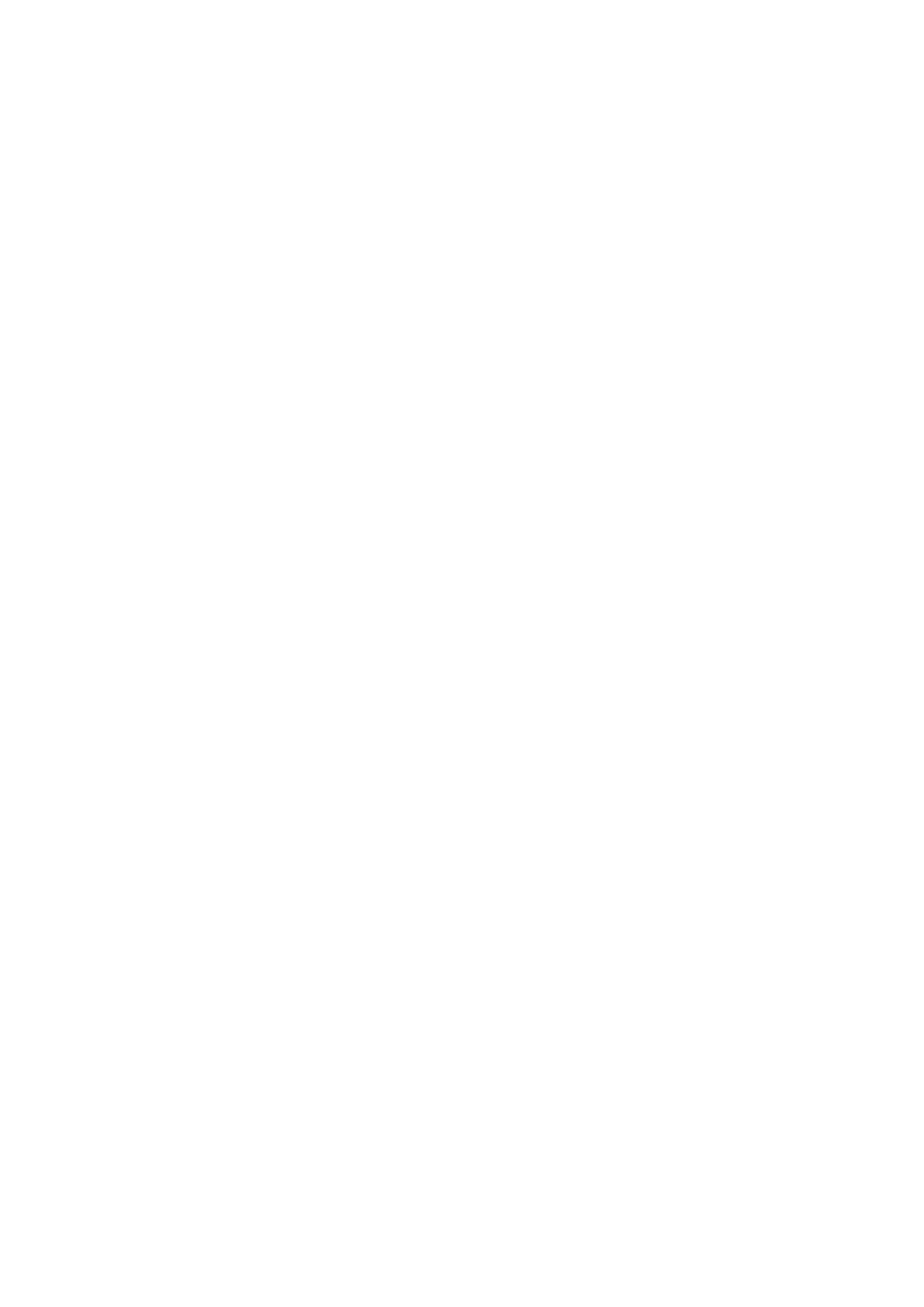# Friedrich Nietzsche and European Nihilism

By Paul van Tongeren

Cambridge **Scholars** Publishing

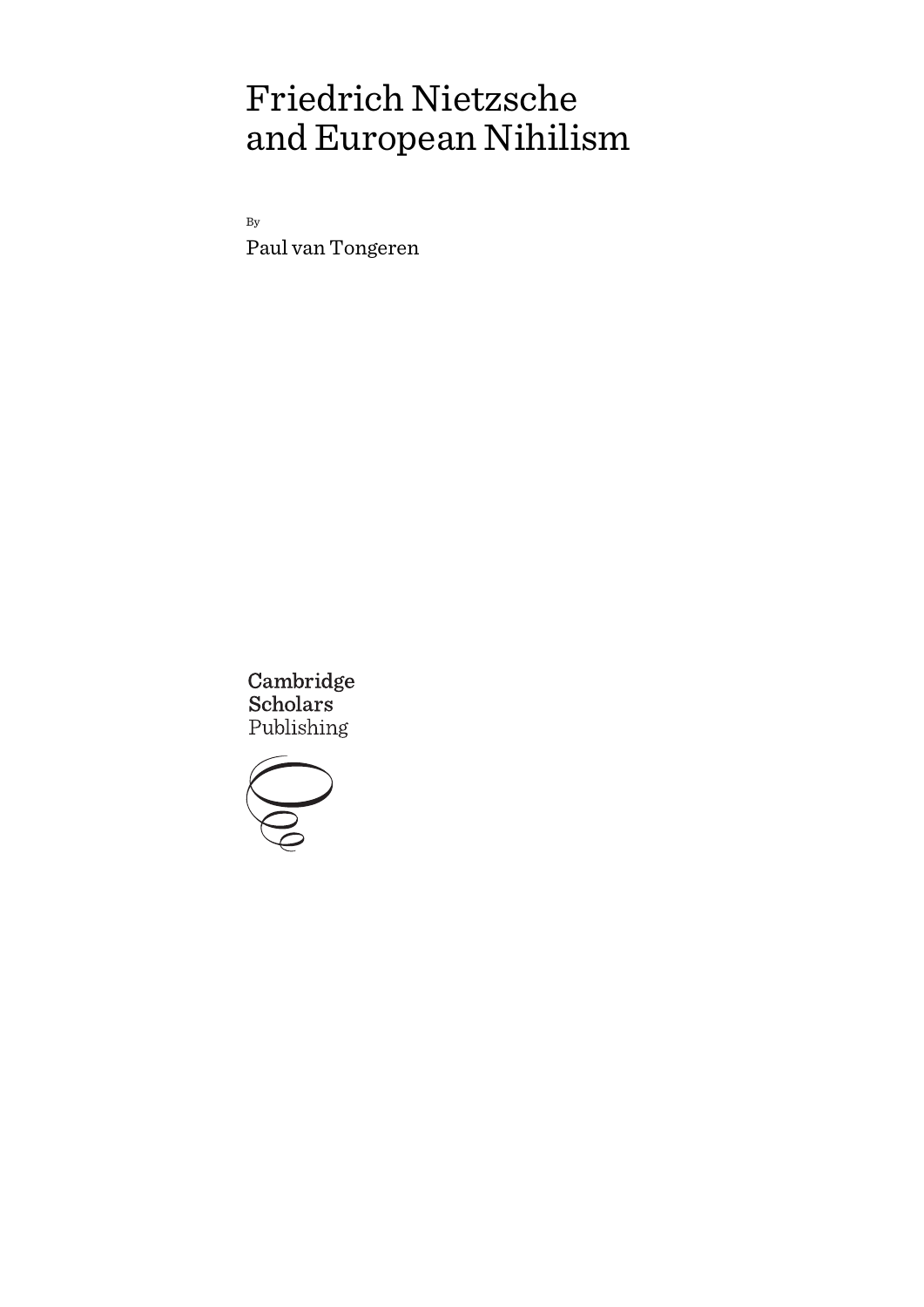Friedrich Nietzsche and European Nihilism

By Paul van Tongeren

This book first published 2018

Cambridge Scholars Publishing

Lady Stephenson Library, Newcastle upon Tyne, NE6 2PA, UK

British Library Cataloguing in Publication Data A catalogue record for this book is available from the British Library

Copyright © 2018 by Paul van Tongeren

All rights for this book reserved. No part of this book may be reproduced, stored in a retrieval system, or transmitted, in any form or by any means, electronic, mechanical, photocopying, recording or otherwise, without the prior permission of the copyright owner.

ISBN (10): 1-5275-0880-3 ISBN (13): 978-1-5275-0880-4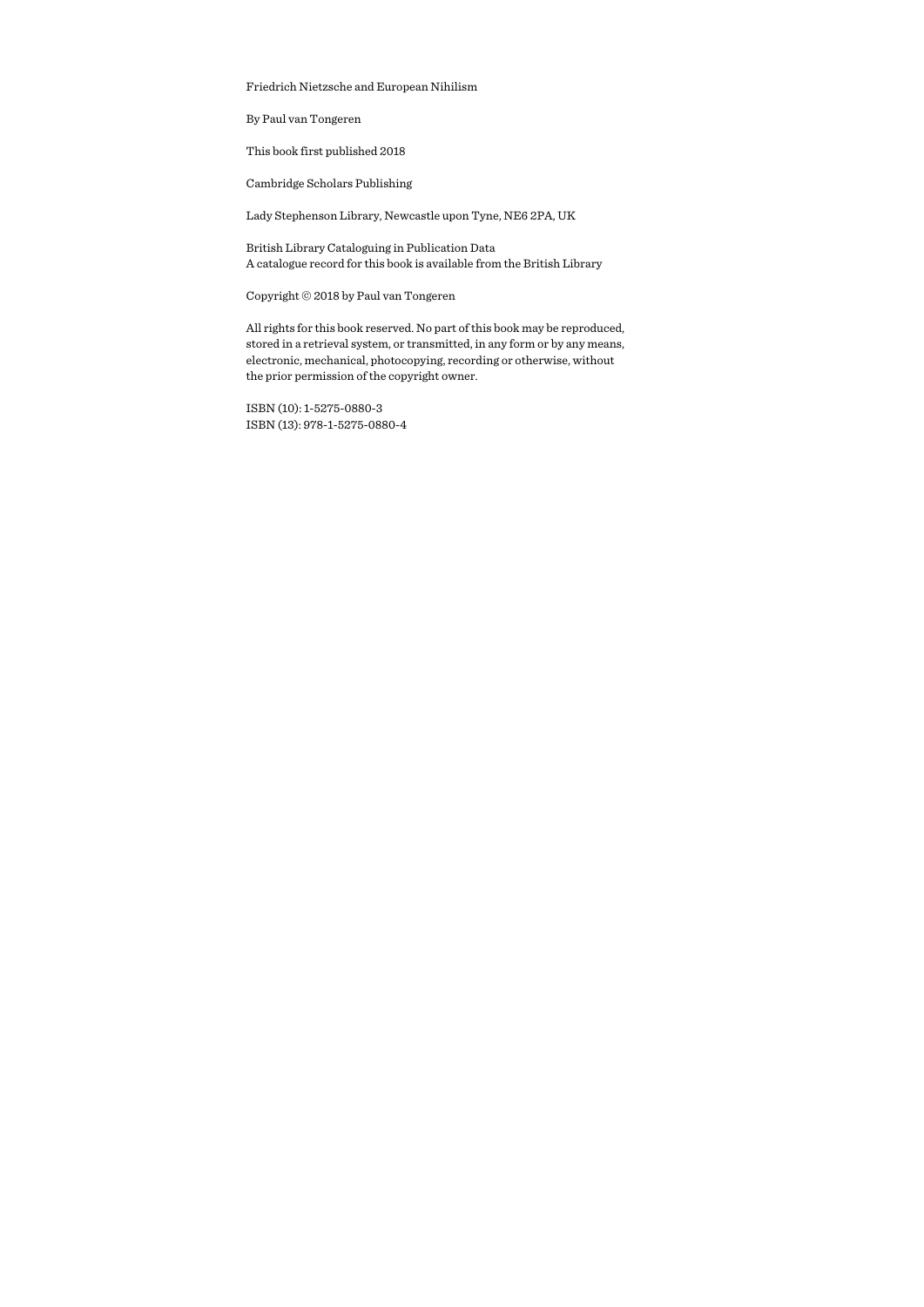# TABLE OF CONTENTS

| THE HISTORY OF NIHILISM UNTIL NIETZSCHE                           |  |
|-------------------------------------------------------------------|--|
|                                                                   |  |
|                                                                   |  |
|                                                                   |  |
| I.4. Revolution and the transformation of nihilism into something |  |
|                                                                   |  |
|                                                                   |  |
|                                                                   |  |
| THE THEME OF NIHILISM IN THE WORK OF NIETZSCHE                    |  |
|                                                                   |  |
|                                                                   |  |
|                                                                   |  |
|                                                                   |  |
|                                                                   |  |
| NIETZSCHE'S "THEORY" OF NIHILISM                                  |  |
|                                                                   |  |
|                                                                   |  |
|                                                                   |  |
|                                                                   |  |
|                                                                   |  |
|                                                                   |  |
|                                                                   |  |
|                                                                   |  |
|                                                                   |  |
|                                                                   |  |
|                                                                   |  |
|                                                                   |  |
|                                                                   |  |
|                                                                   |  |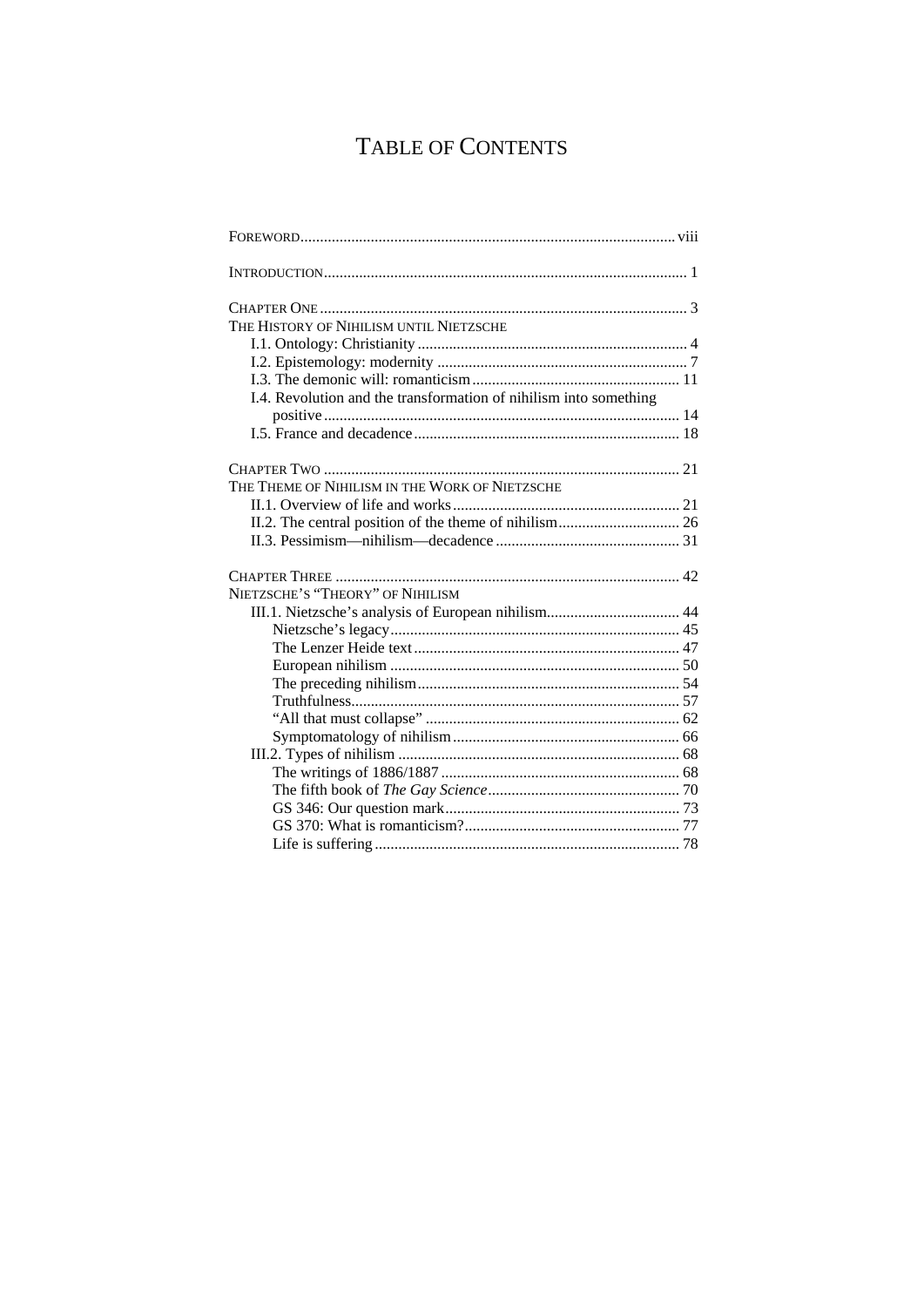| NIHILISM IN THE HISTORY OF NIETZSCHE'S RECEPTION       |  |
|--------------------------------------------------------|--|
|                                                        |  |
|                                                        |  |
|                                                        |  |
|                                                        |  |
|                                                        |  |
|                                                        |  |
| Latent and manifest, active and passive nihilism  115  |  |
|                                                        |  |
| The history of nihilism becomes Salvation History  119 |  |
|                                                        |  |
|                                                        |  |
|                                                        |  |
|                                                        |  |
|                                                        |  |
|                                                        |  |
| A THREAT THAT NOBODY APPEARS AFRAID OF                 |  |
| V.1 The unimaginable meaning of the death of God  131  |  |
|                                                        |  |
|                                                        |  |
|                                                        |  |
|                                                        |  |
|                                                        |  |
| <b>PREFACE</b>                                         |  |
|                                                        |  |
| Nietzsche's Texts on Nihilism                          |  |
|                                                        |  |
|                                                        |  |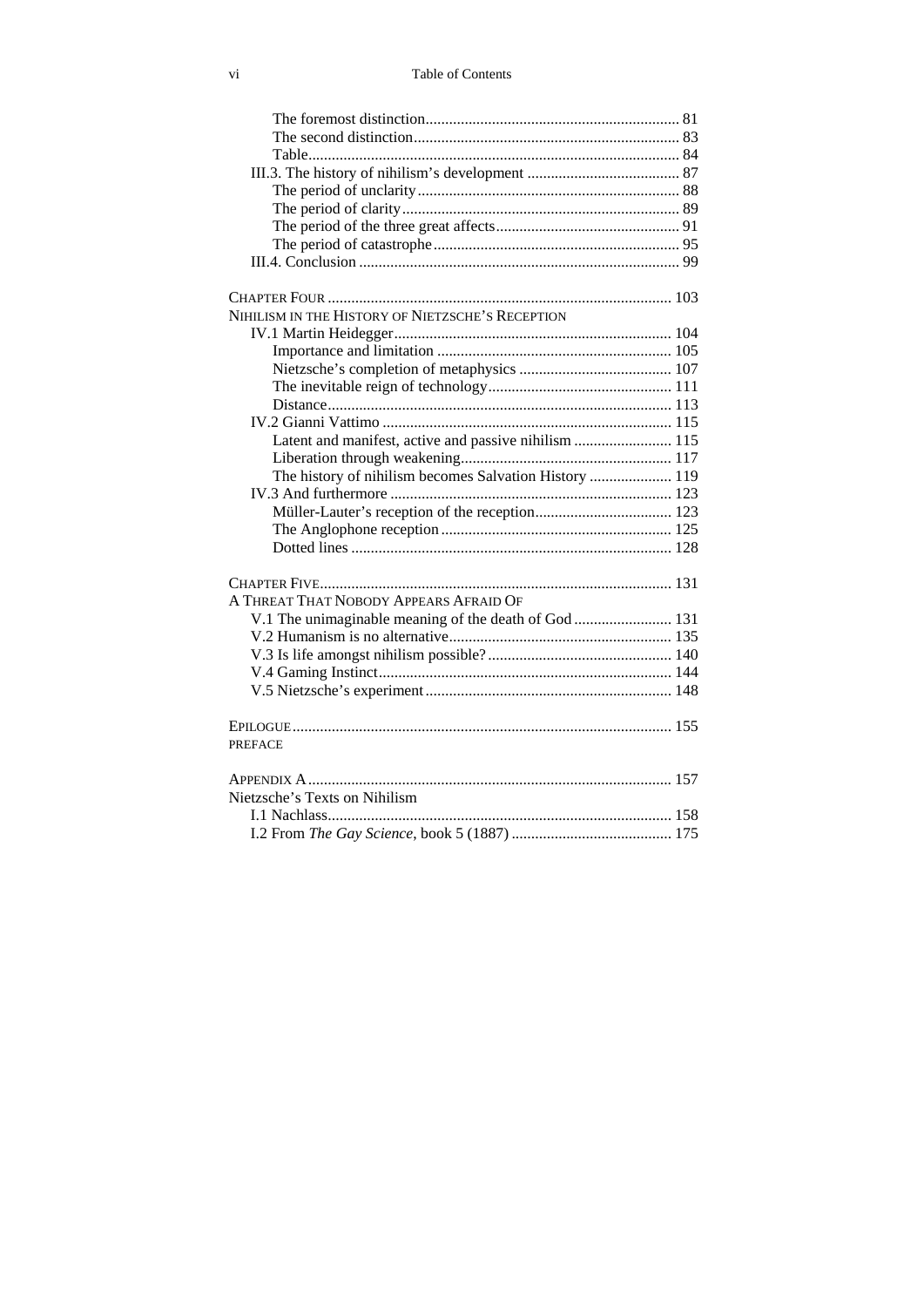| Friedrich Nietzsche and European Nihilism | vii |
|-------------------------------------------|-----|
| Texts Containing the Term "nihili*"       |     |
| Note on the Texts                         |     |
|                                           |     |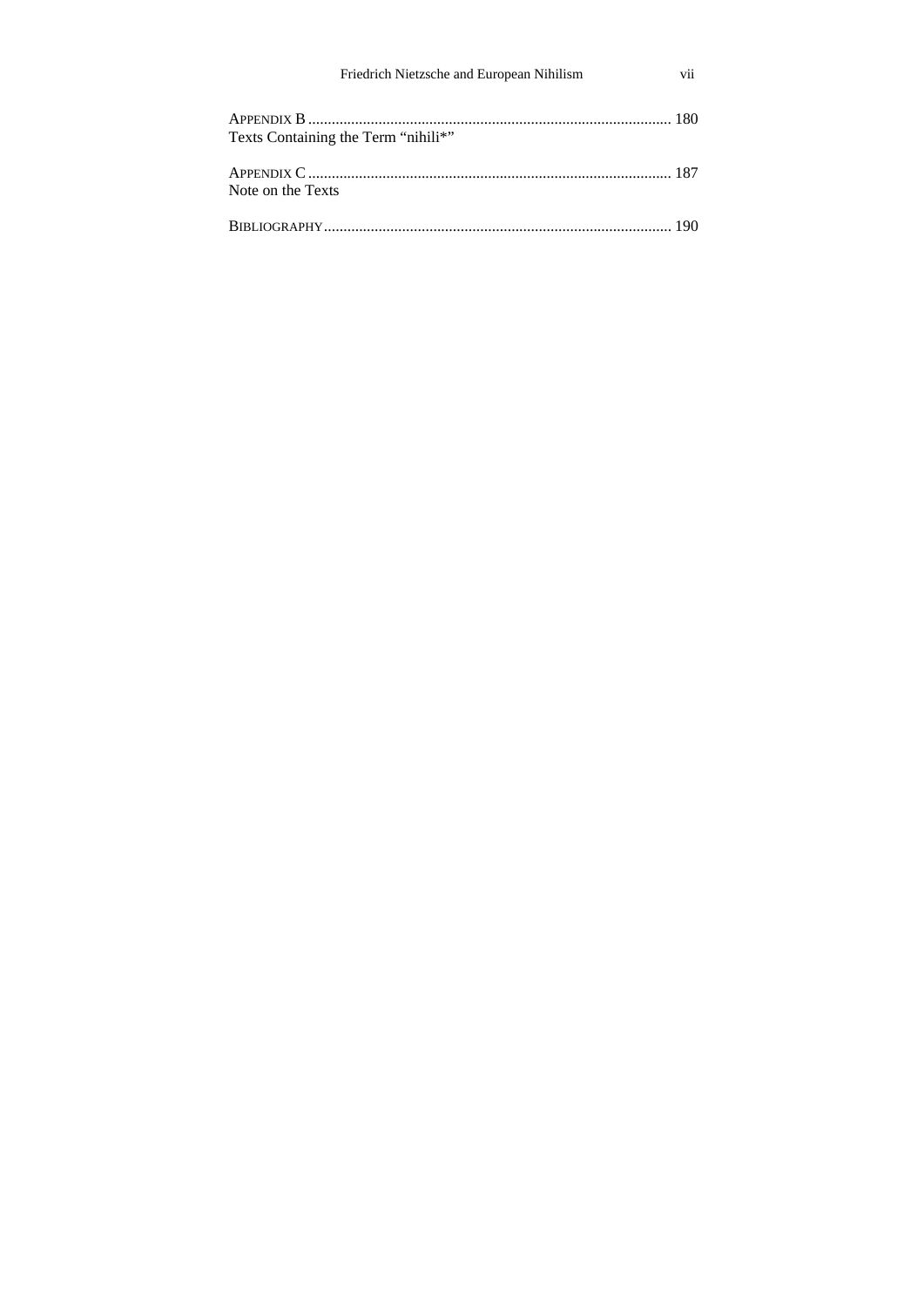### FOREWORD

An author should always be suspicious of what he writes about. It is most likely that he writes about what preoccupies him—but the things that preoccupy him may very well be the things that worry him, disturb him, instil fear in him. And what he writes about may therefore very well be an attempt to exorcise the peril, to bury it under words, or at least to appropriate it to such a degree that it loses some of its alarming effects.

But there may be other reasons that the subject is imposed on him. Some people can't help but to venture into territory hazardous to them. In the same way that it is hard to keep your tongue from straying onto the damaged tooth, causing you to experience its pain time and again; in the same way that chasms and bridges may exert a fearful temptation, so the perilous subject can become irresistible to an author. Nihilism is an ideal subject for authors who know both tendencies: let the reader be warned.

The original Dutch version of this book (Nijmegen: Vantilt 2012) owed its existence to a suggestion from publisher Henk Hoeks to write a commentary to Nietzsche's famous Lenzer Heide text on European nihilism. The groundwork was laid in classes I taught on the subject at Radboud University Nijmegen (The Netherlands). Owing to an invitation from the KNAW (Royal Dutch Academy of Arts and Sciences) to work at NIAS (Netherlands Institute for Advanced Study) for a year, the class material was expanded and could be turned into a book. After having taught classes on the subject at KU Leuven (Belgium) and at the University of Stellenbosch (South Africa) and having presented parts of the material at international conferences, it proved to be worthwhile for the book to be reworked, extended and translated into English. Two MAstudents from Stellenbosch, David Versteeg and Vasti Calitz, provided the translation, which was then accepted by the editors of the series "Nietzsche Now" with Cambridge Scholars Publishing. A fellowship at STIAS (Stellenbosch Institute for Advanced Study) offered the possibility to revise the manuscript and finalise the translation.

I would like to thank the editors of the Dutch and English publishing companies for their confidence, the students at various universities for their stimulating attention and questions, my extremely industrious translators for their assiduous work, and finally NIAS and STIAS and their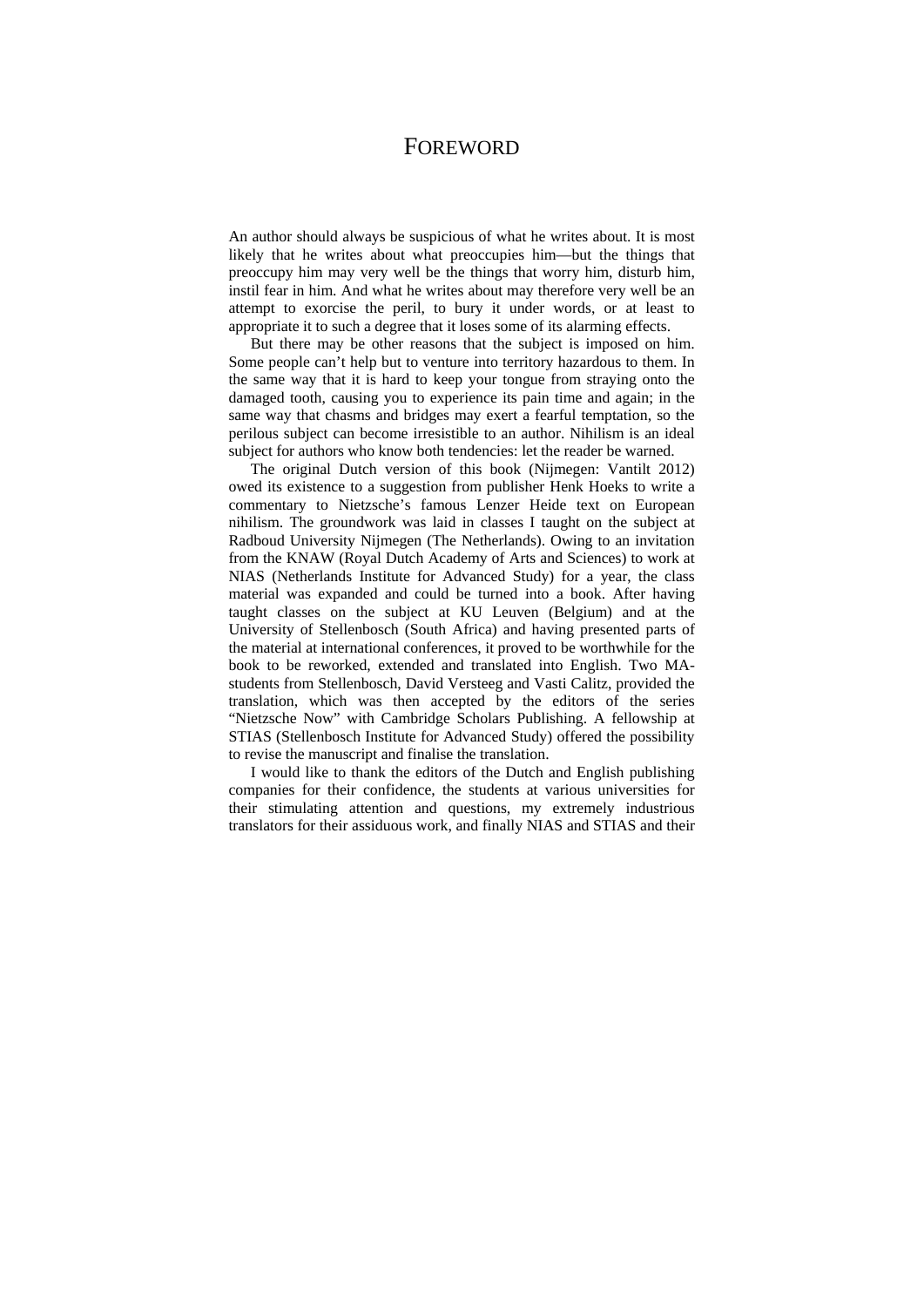staff-members for the ideal conditions that allow a scholar to do what scholars ought to do: read, think, and write.

Nijmegen/Stellenbosch, 29 November 2017.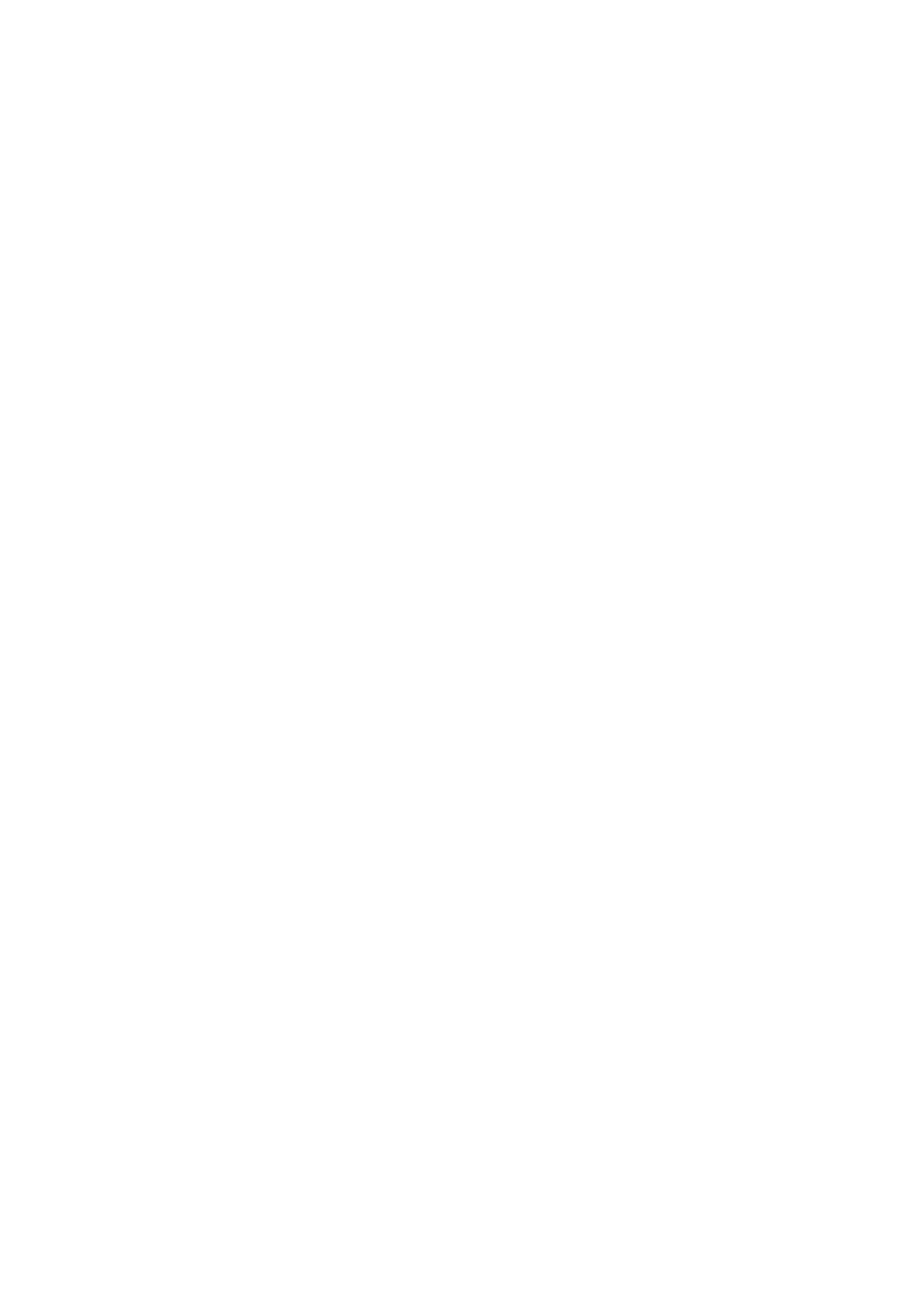## **INTRODUCTION**

"Nihilism is standing at the gate: from where does this uncanniest of guests come to us?" (NF 2 [127] 12.125). Nietzsche often describes nihilism as something menacing, as a catastrophe. He suggests that it is something in wait for us, that it will inevitably come and have terrible consequences: "it starts with homelessness / with evil it ends" (NF 11 [335] 13.144, our transl.). At the end of the nineteenth century he writes that this gloomy but fateful event will take place in the coming two centuries (e.g. NF 11 [119] 13.57; NF 11 [411] 13.189): that means we are right in the middle of it.

This book discusses Nietzsche's thoughts on nihilism. Here is the most prominent question: why do we not seem worried by what Nietzsche believed to be the most ominous event of all times? What did Nietzsche see or what did he believe he saw, why was it so menacing, and why do we not experience it in the same way? Was Nietzsche mistaken? Or are we deaf and blind to what is taking place?

To answer these questions, I will make use of Nietzsche's published texts as well as his unpublished notes. A list of all the texts in which the term nihili\* occurs is included in Appendix B. I have selected a number of Nietzsche's most important texts on the subject which I will treat extensively: these texts are quoted in full in Appendix A. I expand on these texts in the chapters of this book and provide them with commentary. For this reason, I give attention to the philosophical, cultural and political prehistory of the term, that is to say: prior to the sense in which Nietzsche was to employ it (chapter I) and to the manner in which the thematics of nihilism arise and develop in his thought (chapter II). Most consideration is given to the interpretation of Nietzsche's own answer to the question of where nihilism comes from and what it means (chapter III). It transpires that we have to distinguish between different types and phases of nihilism. We will also find that, instead of prematurely talking about "overcoming nihilism", we rather have to ask ourselves in what stage of this history of nihilism we find ourselves. This approach is significantly different from the way Nietzsche's thoughts on the subject have been interpreted and worked out by most thinkers in the past, as we will see in Chapter IV. In Chapter V we explicitly engage the question that has driven our enquiry from the start and that our findings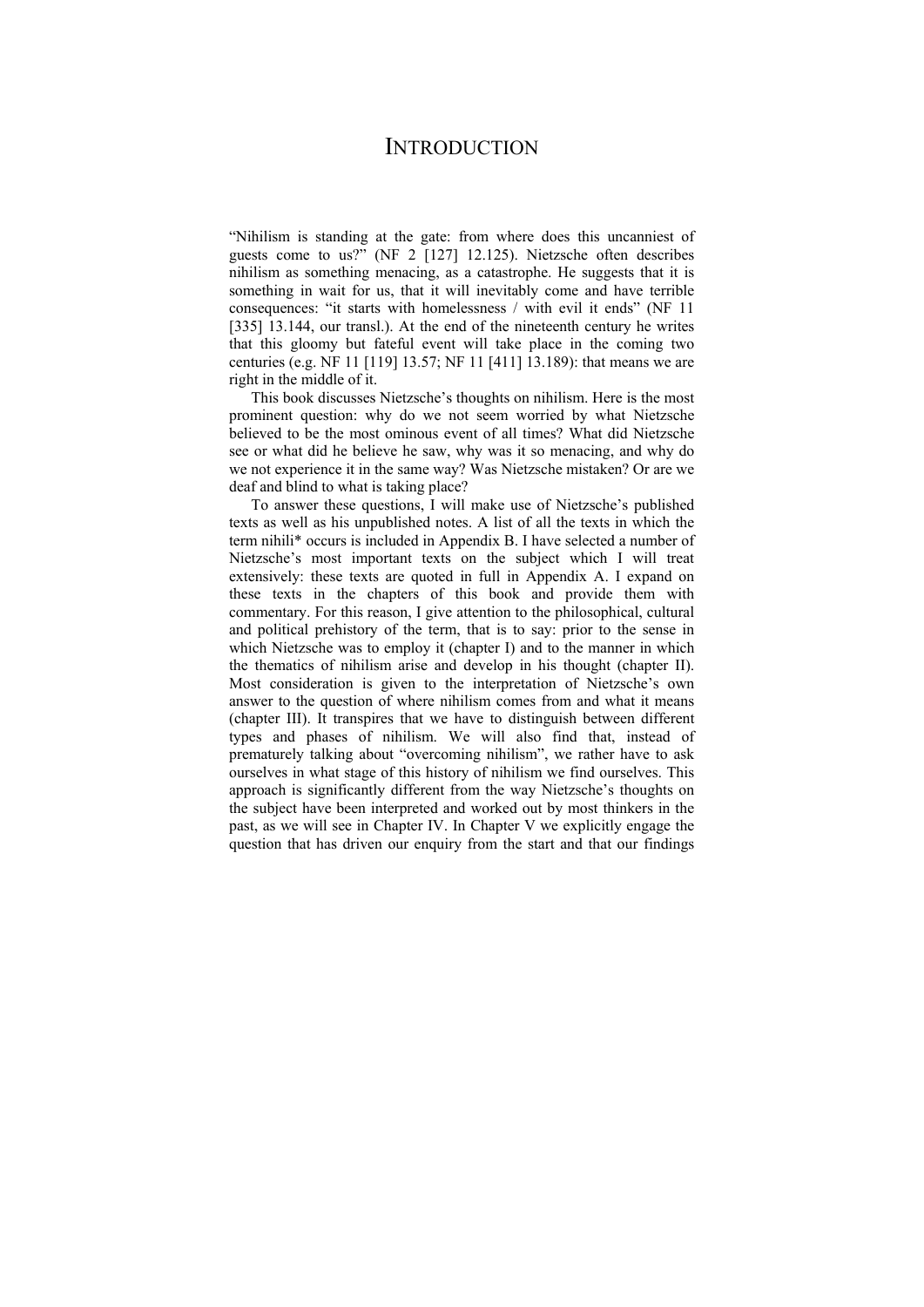will have made more urgent still: what do these thoughts on nihilism have to do with *us*, and what is the reason we appear far less shocked than Nietzsche would have thought appropriate?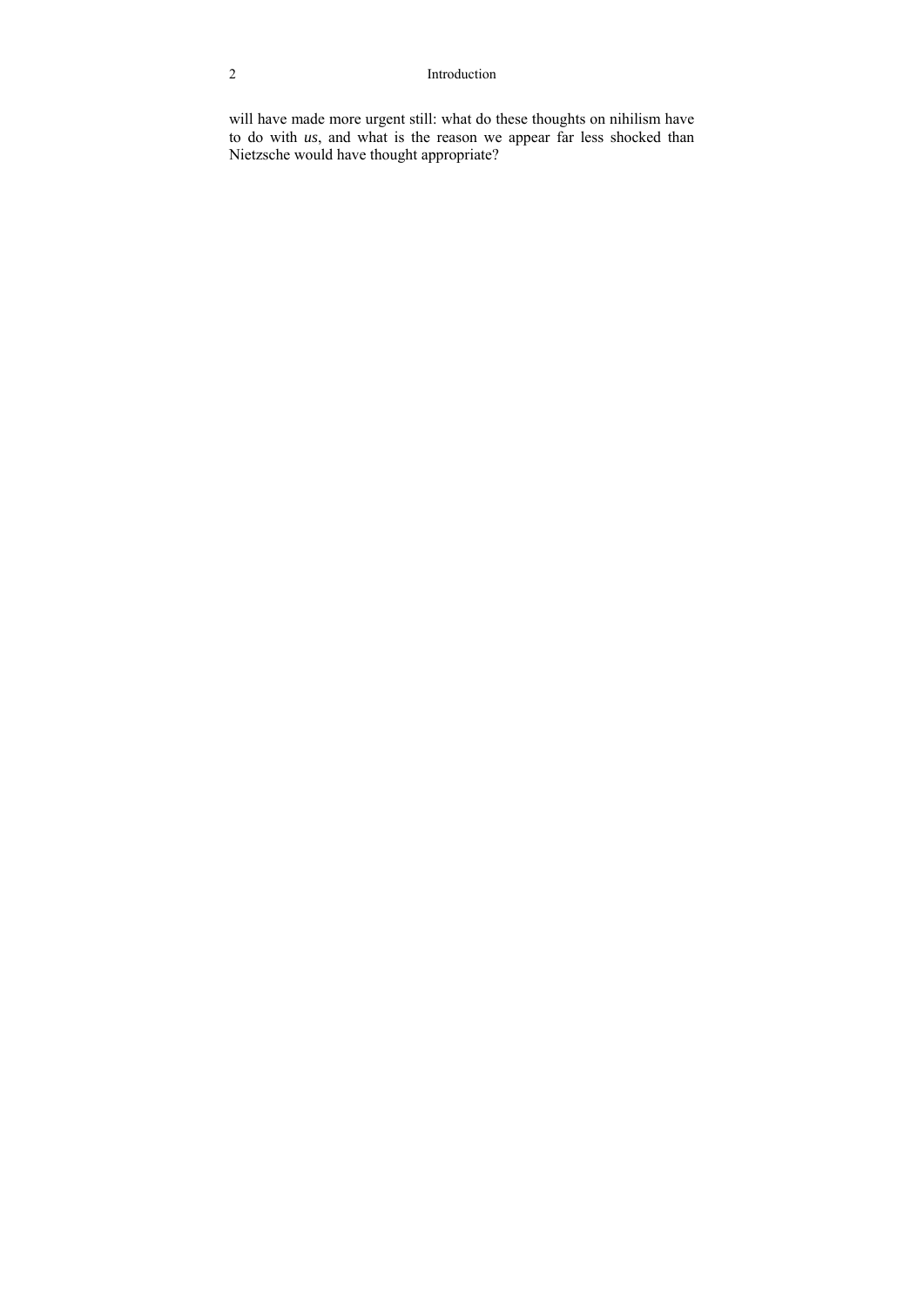# CHAPTER ONE

## THE HISTORY OF NIHILISM UNTIL NIETZSCHE

Though the term "nihilism" is at present often associated with Nietzsche's philosophy (and not without reason), its history is far older. And although it is rather Nietzsche's use of the term than its previous history which made it "philosophically vital" (White 1987, 29), it is probably important to look at the latter for a correct understanding of the former. To understand Nietzsche's use of the term it is likely that Russian nihilism, French literature, literary criticism, and essayistics of the 19th century will be of importance; sections 4 and 5 of this chapter cover these topics. But the history of term and concept go back much further; further even than the explicit use of the term, which we first encounter in the eighteenth century and the ensuing cultural significance the term gains in the nineteenth century. This earlier history will also provide an important clarification of Nietzsche's understanding of nihilism in several different ways.

When Nietzsche explicitly talks about "the history of European nihilism" (in text 8 from Appendix A, for example), that is generally intended as a history of the (near) future, that is to say, "of the next two centuries" (text 9). But he is certainly aware of the fact that this history has deep roots. He points towards all sorts of moments in that previous history, which he himself, however, never fully elaborates; later authors have compiled it as a more continuous story (cf. Riedel 1978, Müller-Lauter 1984, Gillespie 1995, Weller 2011 and the literature mentioned therein). In what follows, then, I will, with the help of these authors, describe the most important lines to be drawn from this history, until the point where Nietzsche's role begins. According to various authors, the history of nihilism starts with Christianity, although, as we will see (in  $\delta$ ) III.2 on GS 370), Nietzsche will have that phase preceded by Greek culture. In the end, the roots of nihilism are thus the very same as those of European culture writ large: Greek culture (*Griechenthum*) and Christianity (*Christenthum*).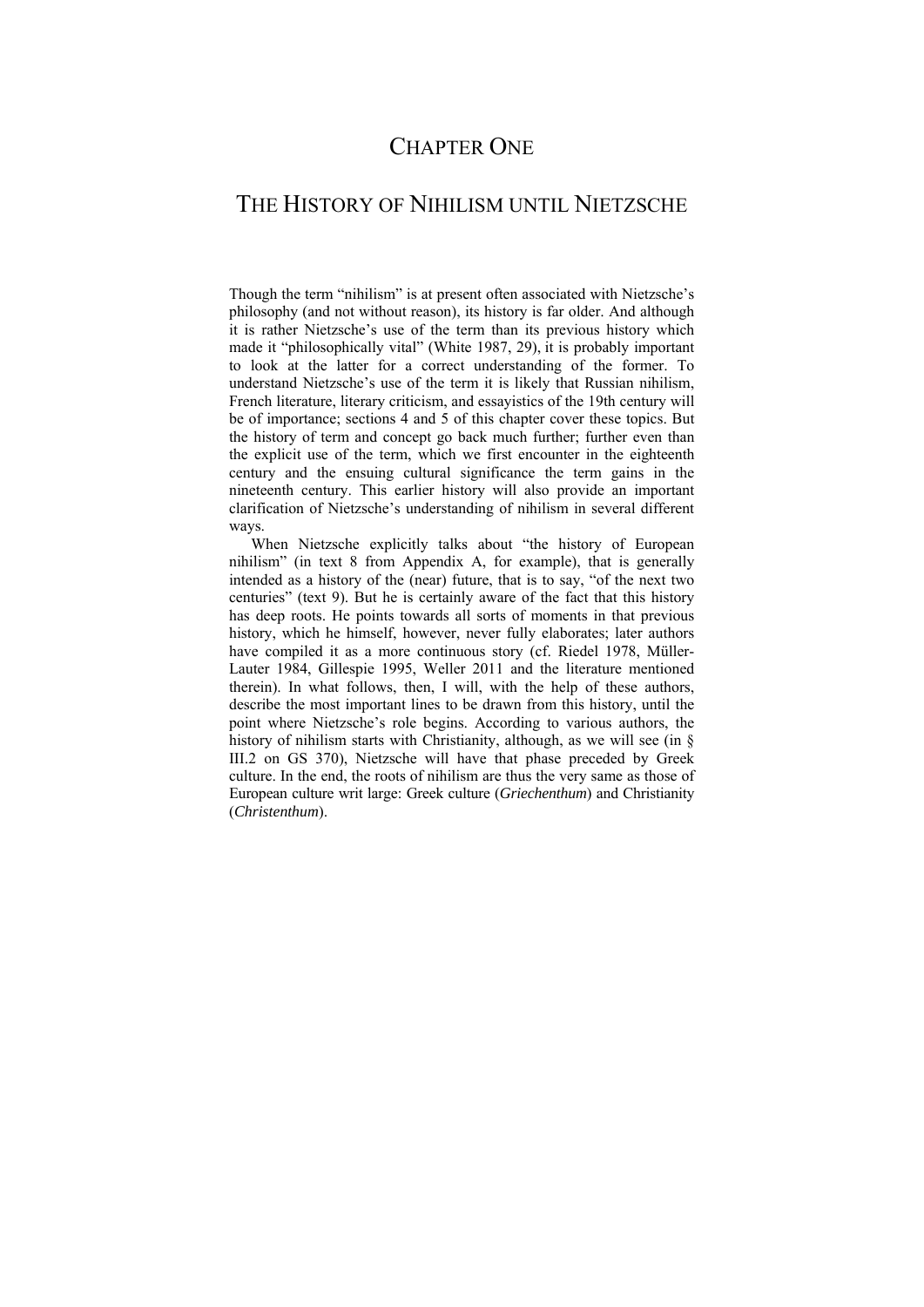#### **I.1 Ontology: Christianity**

Although Christianity plays a crucial role in Nietzsche's interpretation of nihilism, I will not yet deal with it in this chapter. After all, we are not investigating *Nietzsche's* explanation of nihilism and Christianity's part in that here, but rather the *pre*history of Nietzsche's interpretation. And the part Christianity plays does not coincide with what Nietzsche has to say about it. This is because a very important origin of nihilism lies in a Christian thesis that does *not* take up an important role in Nietzsche's thought at all: the thesis that God created all of reality "out of nothing": *creatio ex nihilo*. 1 This thesis contradicts most of what Greek philosophy took to be more or less self-evident: a thing is always born from something else, and thus no thing can ever be born out of nothing. The first formulation of this principle is generally ascribed to Parmenides, but is summarised in the Latin phrase: *ex nihilo nihil fit*.

The thesis of the creation out of nothing can indeed be called Christian, even if it appears to rely on the story of creation from the Jewish Old Testament. That is because this thesis bears on the Christian interpretation of the Jewish creation myth instead of the Jewish text as such. All we read in Genesis 1:1 is that "in the beginning God created heaven and earth". In fact, present-day exegetes say the text does not speak of "creation" at all, but rather of "separation" (Van Wolde 2009). Separation presupposes there is something to be separated, in which case there is no creation out of nothing.<sup>2</sup> Nevertheless, it remains a thesis developed by Christian interpretation, which has subsequently played an important role in the way thought has developed. Incidentally, the expression can be found in the Old Testament, albeit in the apocryphal

<sup>&</sup>lt;sup>1</sup> To be clear: what *does not* play an important role in Nietzsche's thinking is the *ex nihilo* character of creation. The thought that reality is created by God and everything that goes with it (that it wouldn't exist without God, and that it can only be called good and orderly due to its being created by God) certainly does, as an object of Nietzsche's critique, play an important role: we will encounter it later on. Cf. e.g. the pastiche of the start of John's gospel in HH II MOM 22: "The most serious parody I have ever heard is the following: 'in the beginning was the madness, and the madness *was*, by God!, and God (divine) was the madness'". "Madness" is Hollingdale's translation of "*Unsinn*", which in Greek would be "*alogia"*, the opposite of the famous "*Logos*" in the gospel-text. Moreover, cf. § III.1 and § III.2 of this book.

 $2$  As a matter of fact, this wouldn't make much difference, since it would only replace the "nothing" by "chaos": although there would not be a creation out of nothing, creation would start with separating and so creating identifiable entities out of inextricable chaos.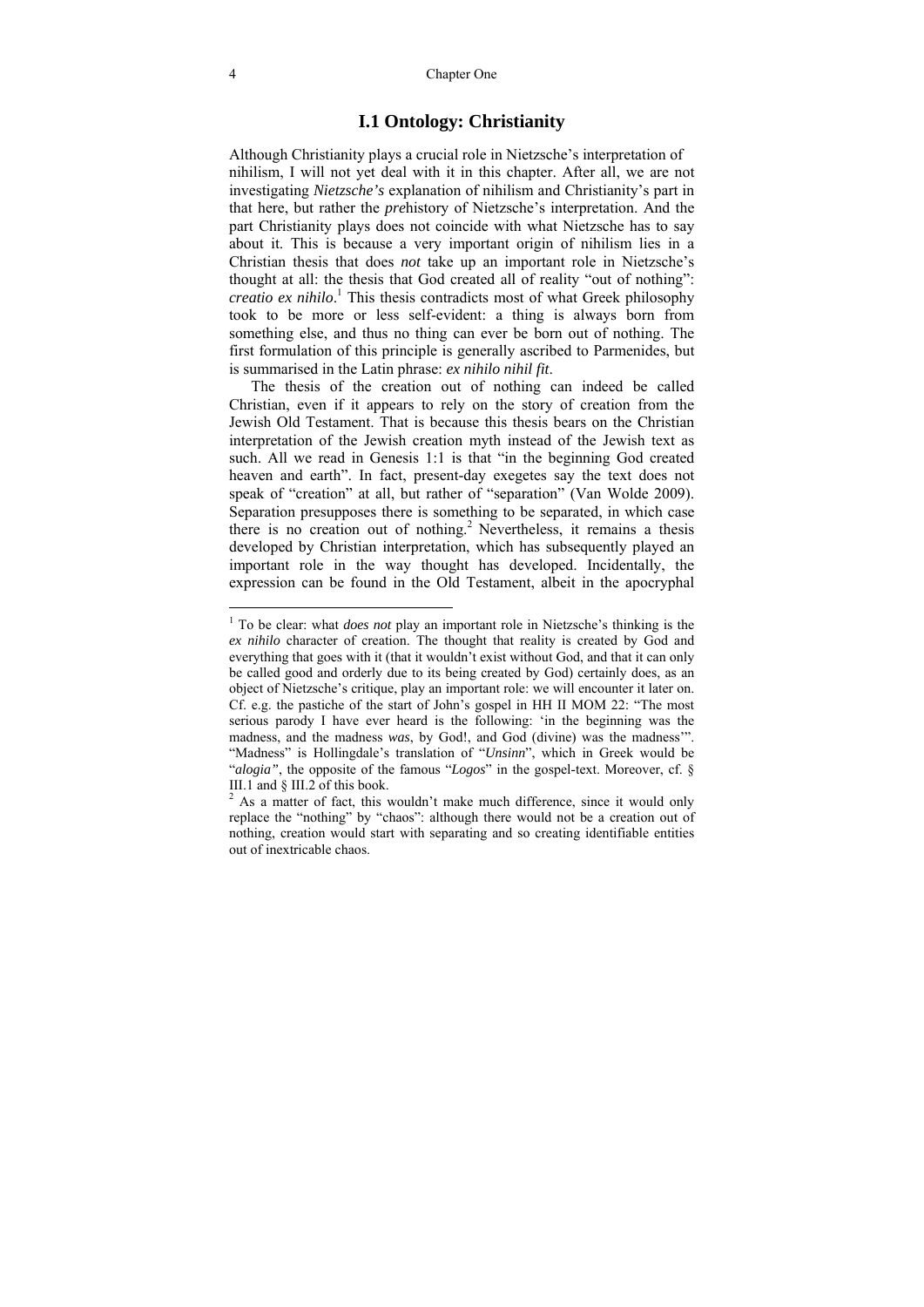book of the Maccabees, 7:28: "So I urge you, my child, to look at the sky and the earth. Consider everything you see there, and realize that God made it all from nothing, just as he made the human race" (Good News) Translation).

But the implications for the philosophical understanding of what was allegedly created out of nothing are far more important than the textual foundation of the thesis that it was created that way. All reality (because everything is created by God, after all) is hereby marked by a fundamental nihility. Not only *what* reality is, but even *that* it is, depends entirely on this act of creation. There would be nothing without God, nor would reality be worth "anything"; and from here the assumption that it *will not be* anything without God either is easily made. If God stops creating or caring (a type of care the Christian tradition refers to as a continual creation: *creatio continua*), or if He dies, as Nietzsche will suggest He did, reality will disappear too, will be reduced to nothing, annihilated. Reality only exists between its *creatio ex nihilo* at the start and its *annihilatio* at the end. All reality is thus dependent on something or someone that does not really belong to that reality itself, but is of another order: God, or—as we will see in the next section—his successor: the thinking or willing subject.

In this way, the thesis of a creation out of nothing introduces a fundamental (dis)qualification of reality and a fundamental distinction between this reality and something else, or perhaps between different types of reality: this, our reality, is suspended between an original nothing and an eventual nothing and is for that reason inevitably contingent and transient. This contingency separates our reality from another reality, one that is necessary and eternal. And from here it is once more but a small jump to the assumption that the changeable reality can only be understood and judged in light of that eternal reality. We are reminded of Plato's doctrine of the Ideas, according to which visible reality is but the changeable imitation of eternal essences as they are known by the philosophers. It is not without reason that Nietzsche called Christianity "Platonism for the people" (BGE Preface, 3).

The identification of the eternal reality with a personal God is characteristic of the Christian version of the Platonic-metaphysical schema. This God has to be omnipotent, because he is the sole cause of all that exists. The interpretation of this omnipotence subsequently experiences an important radicalisation towards the end of the Middle Ages. For if God is omnipotent, he cannot be bound by anything, not even by the essences, like those said to exist in the Platonic realm of Ideas. That is why the nominalism of the late Middle Ages will claim such essences to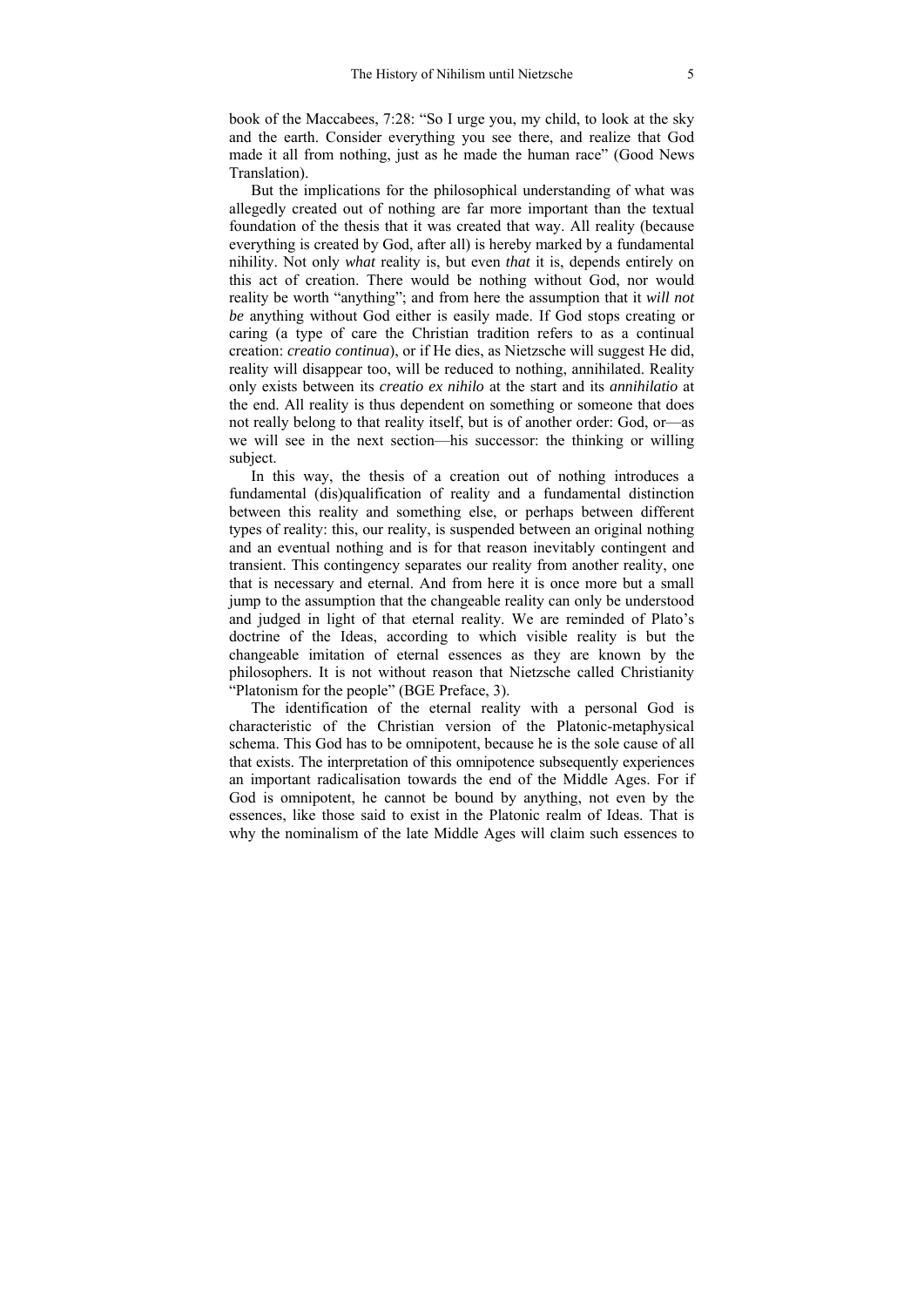#### 6 Chapter One

lack any real existence (as Platonic realism supposed they had), instead only existing as words, as names (*nomina*) with which we try and make do in our thought and speech. Of course, this places the truth-value of our own speech in a different perspective. But humankind should in any case refrain from thinking it can grasp the principles of God's creationary work: in his omnipotence, God is not bound to any principle, not even that of reason—which after all is itself created by God. God does not create according to a rational plan (for us to discover by our own reason), but out of free will. The voluntarism of the late Middle Ages stands in opposition to the rationalism of high Scholasticism. God cannot be bound to any truth or goodness or beauty which he did not himself create, meaning that he had willed it in absolute freedom.

However, this voluntaristic radicalisation of divine omnipotence runs the risk of turning into its own antithesis—as any radicalism might. For if God's arbitrariness has caused reality to contain no traces of a rationality that might explain why it is structured the way it is, then rational beings like us no longer need any knowledge of God when we try to understand the way this reality is structured. It is no coincidence that modern science is born out of this voluntaristic turn in theology and metaphysics. The consolidation of God's omnipotence paradoxically becomes an important step in the emancipation of human reason.

Manfred Riedel (1978, 377) provides us with a striking example: Thomas Hobbes (1588-1679) does not start his political theory or his physics from a conception of a good and rational order, but from the opposite side: he *constructs* a scientific or political reality from chaos and loose elements. He does not think we should look for an underlying schema in order to understand reality. Instead, we should break apart and analyse the given relations and construct from these loose elements an order that works, which is to say: an order that answers to our desires. As God created out of free will, so human will becomes a guiding force in technology. Technology is thus not only an extension of, but already present at the foundation of modern science. The operation Hobbes employs to get from the reality as we encounter it to the elements from which he is able to build his own construction he calls *annihilatio*: man begins his own work of creation by first reducing creation to the nothing from which it came.<sup>3</sup> The destructiveness of later revolutionary nihilists

<sup>3</sup> Cf. Hobbes (1999), *De Corpore* part II, chapter VII, where the first few sentences mention *privatio* (privation), *ficta sublatio* (fictitious removal) and *annihilatio* (annihilation, literally: turning-into-nihility) as the most suitable manner of starting a science of nature (*doctrina naturalis).*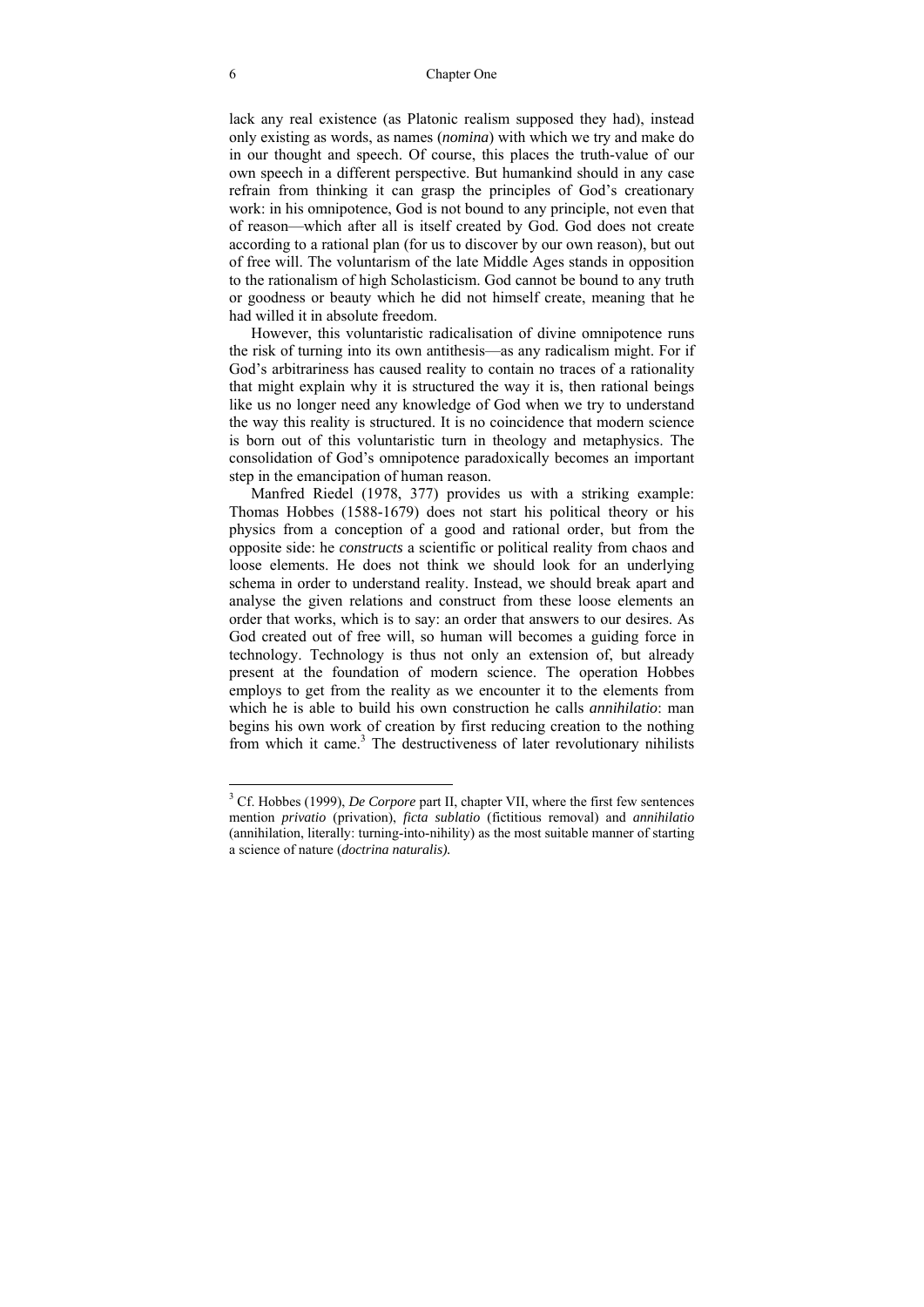essentially repeats this schema (see  $\S$  I.4): demolishing the given situation as a necessary preparation for the erection of a new world.

But this is too quick a jump to a period beyond the late Middle Ages and early modernity, and into a different realm than that of ontology. Before we get there, we should pursue the historic line and replace the ontological perspective with that of epistemology.

#### **I.2 Epistemology: modernity**

Metaphysics was ontology, but became epistemology. This is a result of the development that was mentioned in the previous section: the order of being (Greek: *to on*) no longer directs the understanding of reality. Instead, we must ensure that we improve our own knowing (our *epistèmè*) and make it as pure and perspicacious as possible. Baruch de Spinoza (1632-1677) has a treatise on the purification of the intellect which precedes his metaphysics; René Descartes (1596-1650) reflects in detail on the method and rule of thought. This is necessary because the voluntaristic God gives no guarantees in respect of our knowledge; we cannot trust the created natural world to exhibit rational order nor can we trust our senses or even our intellect: an evil demon might deceive us even in our reasoning. The manner in which Descartes escapes from this problematic situation is well-known: his methodical doubting leads him to the undoubtable certainty of the *cogito ergo sum*: "I think, therefore I am".

At this point I would only like to point out two aspects of Descartes' discovery at the start of modernity that connect it to nihilism. *Firstly*, Descartes only gains his new certainty by negating all apparent knowledge. When he subsequently constructs an entire knowledge of the world on the foundation of this first certainty it may not be a creation out of nothing, but it is one predicated on the destruction of everything that was traditionally taken to be authoritative. The emancipation from authority remains one of the important motifs in nihilism. Nietzsche also makes this connection, when he calls Descartes the "grandfather of the Revolution" (BGE 191, 104).

*Secondly*, Descartes' certainty at the hand of his methodical doubting ultimately relies on an act of will. The certainty of the cogito, after all, is that although I may be able to doubt everything else, I cannot doubt my doubting, at least not without thereby affirming my doubting. When I doubt, I thereby confirm myself as doubting, and therefore as thinking. But although Descartes takes *dubitatio* to be a *cogitatio*, we should acknowledge that doubting is in fact an act of will. We are thus dealing with the act by which the will conquers its own doubts by the act of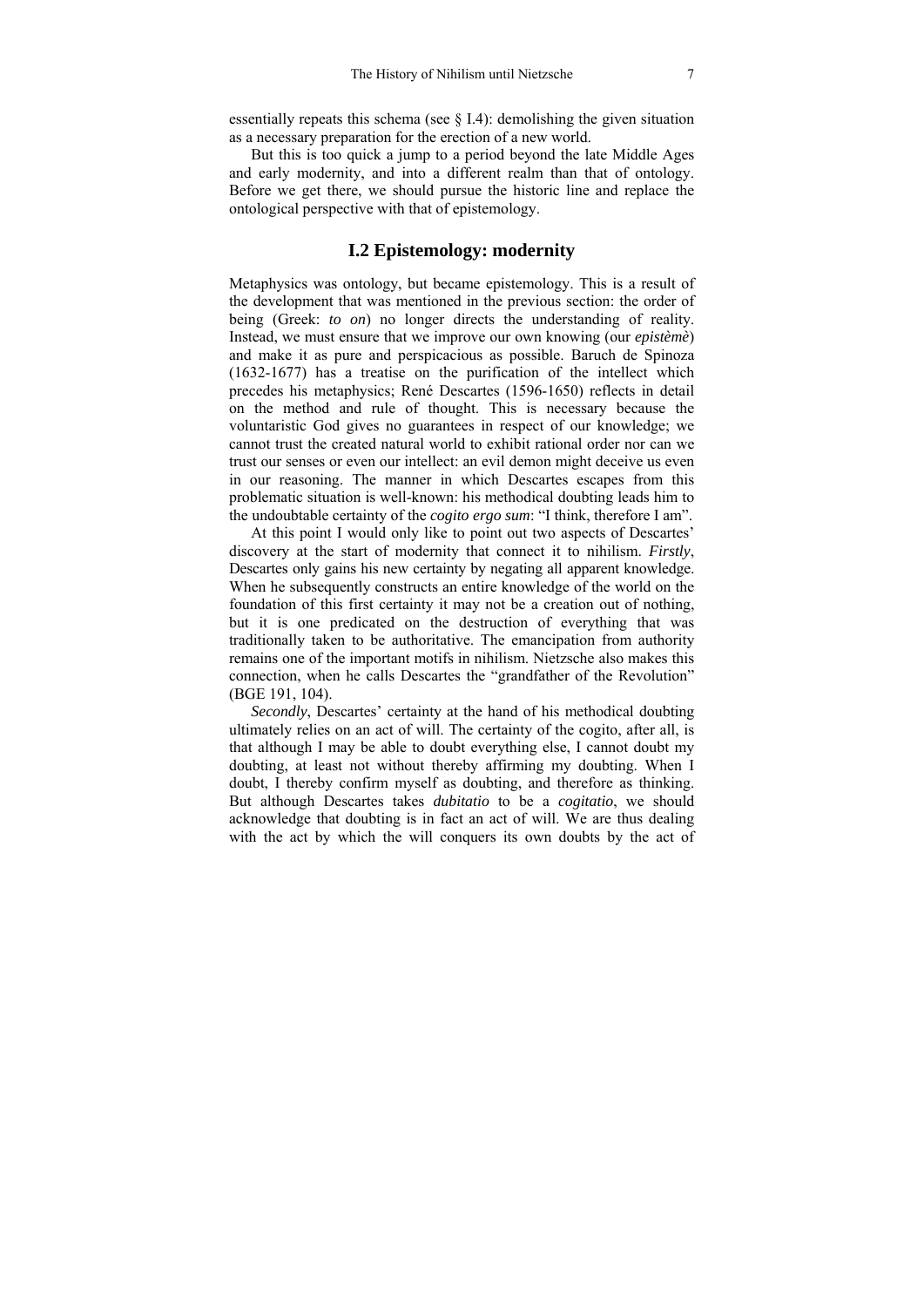#### 8 Chapter One

doubting and in this so doing posits itself. Gillespie (1995, 46) mentions "the will's self-grounding act" and its "self-creation". This sheds some light on what we already saw with Hobbes: man not only emancipates himself from the voluntaristic God and his capricious omnipotence, but he does so by placing himself in God's position: he grounds himself, at least as a willing and thinking being, and in this sense "creates" himself. And because the outside world can subsequently only be rehabilitated from doubt by his own thinking, this creator can also become "master and possessor of nature" (*maître et possesseur de la nature*) (Descartes 2007).4

Descartes methodically doubted the reliability of the senses. But empiricism, which depends upon these very senses, likewise became possible by the very same voluntarism that led to Descartes' rationalism. In order to simply look at nature ourselves, to experiment with her, to establish the kinds of relations we observe and the things to be accomplished in light of our knowledge of them, we surely do not require knowledge of a God that acts arbitrarily. Doubts about the reliability of such observations and knowledge do however return, for example in the scepticism of David Hume (1711-1776) and in its reworking by Immanuel Kant (1724-1804). Kant's solution to the problem of scepticism is the final step in the *pre*history of nihilism, which is the step that introduces its explicit history.

In his *Critique of Pure Reason* (1998, for example in B 19 and B 788) Kant recognises that Hume is right to the extent that mere observation does not present us with true knowledge. We may see all kinds of things, or rather, we may receive all kinds of impressions, but the identification of those impressions and especially the relationships between the things we see (which is what turns sensory impressions into *observation* and *knowledge*), are not so much received as constructed. Human understanding imposes certain patterns on impressions, and it is only by virtue of these patterns that we can say that we observe things and posit, for example, relationships of causality. But that means we really only have knowledge of reality to the extent that we ourselves construct it, of reality in the way it appears to beings like us; or, in Kant's terminology: that we only have knowledge of *phenomenal* reality. Reality apart from our understanding of it, reality as it is in itself, the *Ding an sich* or *noumenal* reality, necessarily remains unknown.

<sup>&</sup>lt;sup>4</sup> In Part Six of his *Discourse on Method*, Descartes writes that knowledge built on a certain foundation can literally make us "*comme maîtres et possesseurs de la nature*" ("as it were, the masters and possessors of nature" (2007). In the "*comme*" ("as it were") lies a small, but not unimportant nuance by virtue of which the religious Descartes remains at some distance of total revolution.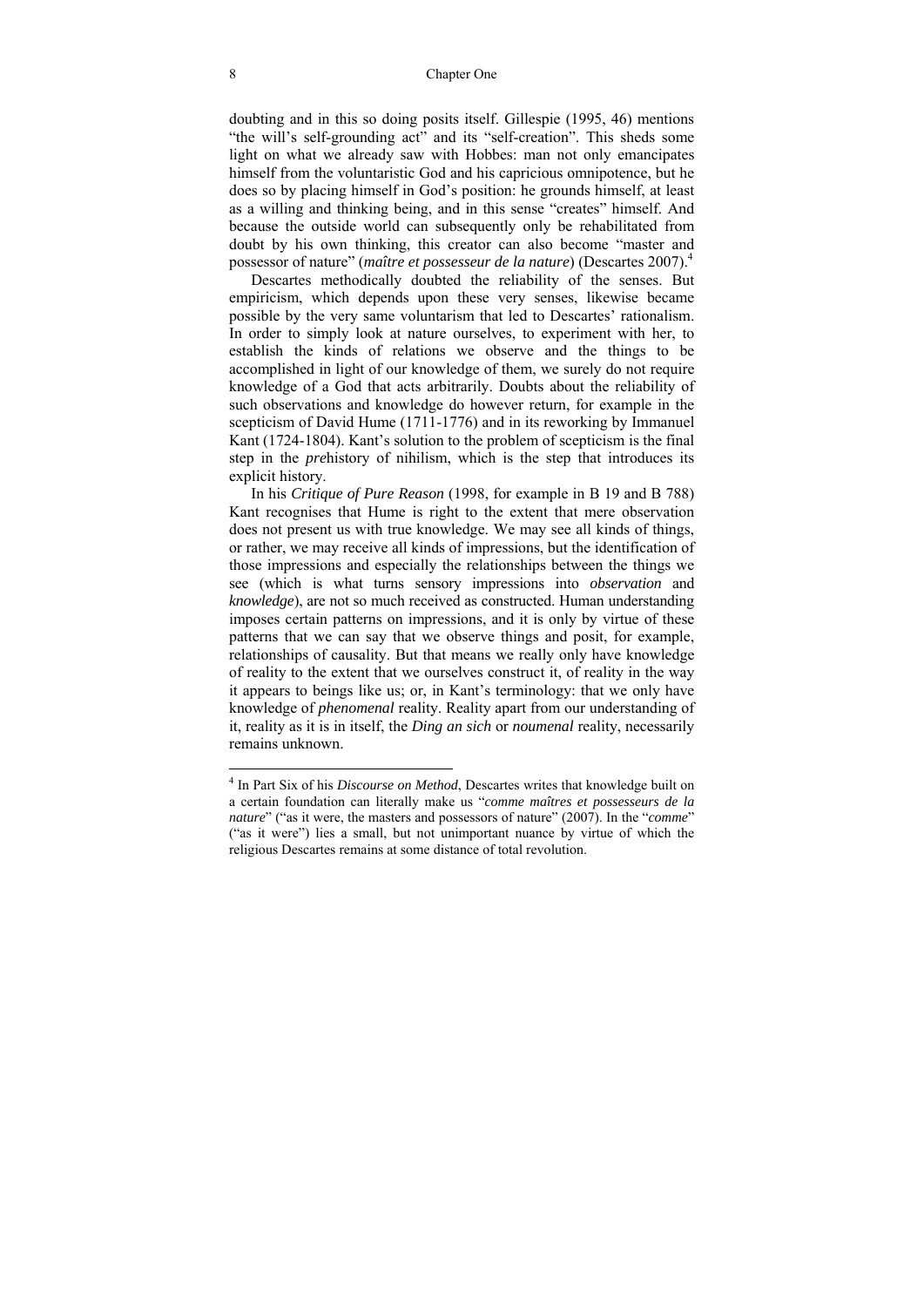Many authors have taken this idealism, the thesis claiming there is no reality outside of our own thought of which we can say anything useful, as an important seed of nihilism. One of Kant's contemporaries, Daniel Jenisch, already criticises his thinking as early as 1796, calling it "transcendental-idealistic nihilism" (Riedel 1978, 380; our translation). But the nihilistic potential of Kantian thought becomes especially clear in the work of Johann Gottlieb Fichte (1762-1814)—who, like Nietzsche after him, was a student at the famous Schulpforta gymnasium.

Fichte was to claim that the idea of a noumenal reality ultimately still emanates from that same thinking subject, or in Fichte's terminology, from the same "I" that constitutes phenomenal reality. *Everything* thus comes back to this "I". By discovering that all the things it might think have no reality apart from that thinking, it at the same time discovers the absolute reality of the thinking "I". This does not of course refer to my empirical "I", as distinguished from somebody else's, but to an absolute "I", that comes into existence through the reflection in which the thinking "I" distinguishes and separates itself from everything that is empirical and particular; the absolute "I" from which all empirical "I's" are abstracted and which thus stands at the foundation of all things: of the "not-I" because that is constituted through its thinking, and of the "I" itself because it posits itself in that act of thinking. The association with the voluntaristic creator-God is obvious: only this time it is not a God outside of us, but the "I" inside of us that appears as an absolute creator and *causa sui*. All reality is stripped of its independence and practically dissolves into the act of creation by that absolute "I".

If there is no reality without our own constitution thereof, then that which we constitute is not anything on its own; on its own, it is mere appearance, nothing, *nihil*. This holds for *all* reality—including the reality that religion calls "God". It is thus not completely incomprehensible that Fichte was accused of atheism. And it is against the backdrop of the fear of atheism that we must understand the reproach of Friedrich Heinrich Jacobi (1743-1819), who in a kind of open letter to Fichte (the *Sendschreiben an Fichte* from 1799) calls his manner of thought "nihilism".

Nietzsche never studied idealism after Kant and most likely read neither Fichte nor Jacobi.<sup>5</sup> But he certainly would have taken note of it, albeit in roundabout ways. One of these detours could have been *Les Misérables*, the novel by Victor Hugo (1802-1885). In the novel, nihilism is defined and criticised as a reduction of the infinite to a concept of

 $<sup>5</sup>$  Cf. Brobjer 2008.</sup>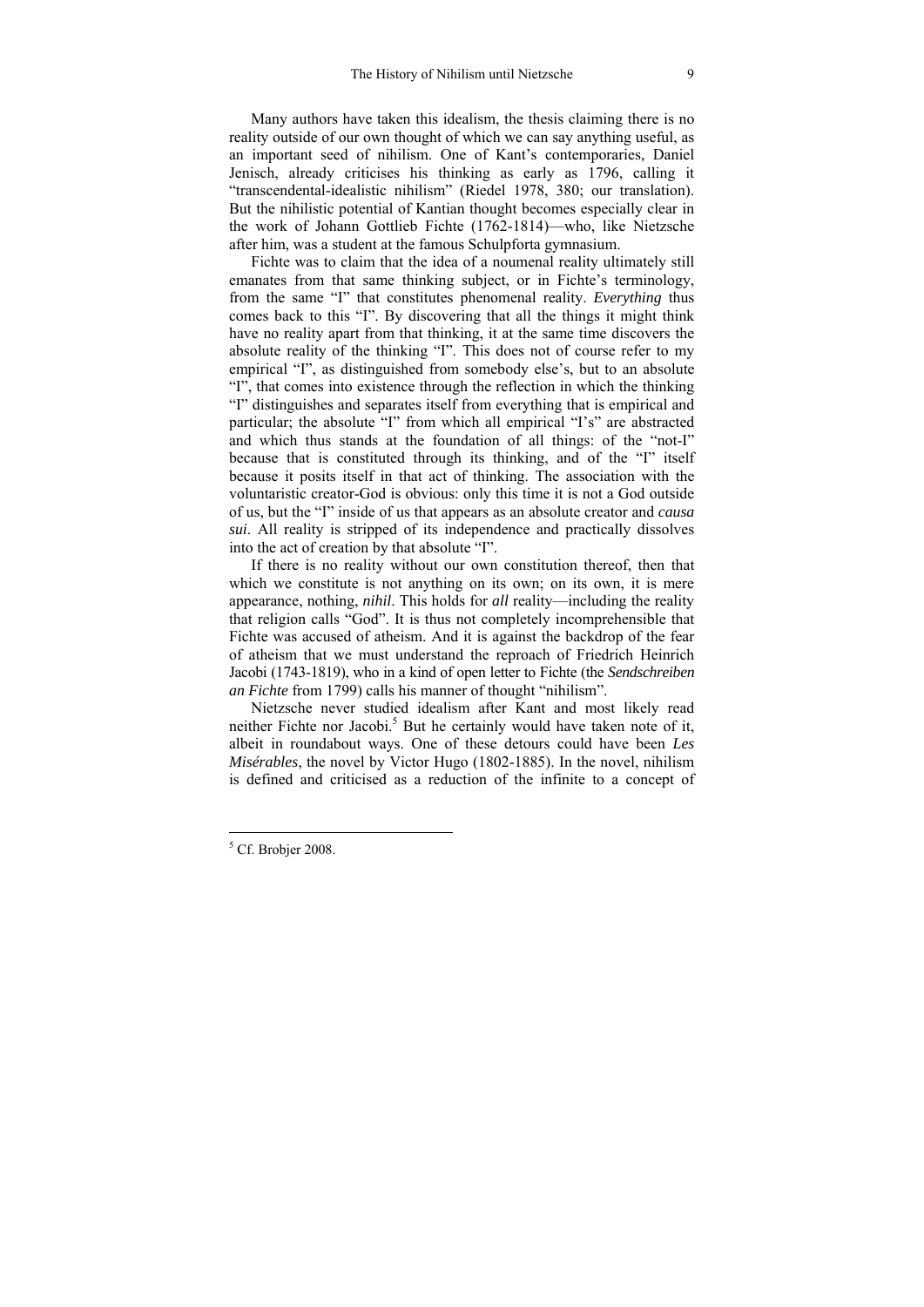thought.<sup>6</sup> In the time that his notes on nihilism originated Nietzsche was reading some works by and especially about Hugo, whom he never did regard very highly.<sup>7</sup>

A different, far more important and remarkable detour is the American author Ralph Waldo Emerson (1803-1882): important because his essays were among Nietzsche's favourite literature; remarkable because of his interpretation of idealism. Emerson explicitly refers to Jacobi and Fichte in an essay about a figure whom he calls "The Transcendentalist": one who posits that in the end, all reality is a reflection of thinking. For Emerson, however, "this transfer of the world into the consciousness" (1908, 345) presents no danger, but rather a promise, an ideal of unification with the world as is also pursued in Buddhism (an association which, as we will see. Nietzsche also encounters in Schopenhauer). Emerson does not think that a complete realisation of this ideal exists and that it may even be impossible in "our" times—but those who manage to accomplish it to its furthest extent are of great importance to society. They point to that which reaches beyond the lowly interests of the times, and they are called geniuses; their existence and development is continually threatened; they will inevitably be misunderstood and are to be recognised by their loneliness and their retreat from everything that can be called useful in society. We recognise various aspects of Nietzsche's representation of the genius, the free spirit, and even the overman (*Übermensch*) in this description of the transcendentalist, who appears to be Emerson's version of the very figure Jacobi criticises for being a "nihilist".

And while Emerson does not employ the term "nihilism", it is with him that we see at least one aspect of its meaning appear in a positive sense for the first time. Emerson's text was written in 1842, just before 1848, which will be called the year of revolutions in Europe. Even though Emerson makes no connection with political revolutions, we will see that the term will be used with this positive meaning in that context especially.

Various authors have pointed out that the philosopher Fichte, by his radicalisation of idealism, unintentionally became a father of the modern revolutions, something Jacobi also suggests. In 1799, the year in which Napoleon's *coup d'état* brings an end to the French Revolution, Jacobi points out that any creation by Fichte's absolute "I" solely takes place by virtue of the negation of the independence of reality, and, in this sense, its

 6 Cf. Victor Hugo as cited in Weller 2011, 21ff.

 $7$  According to Nietzsche, Hugo was an example of contemporary decadence: he was to be to literature what Wagner was to be to music. Whether Nietzsche read the novel *Les Misérables* himself is not known (at least not to me). Cf. Le Rider 2006.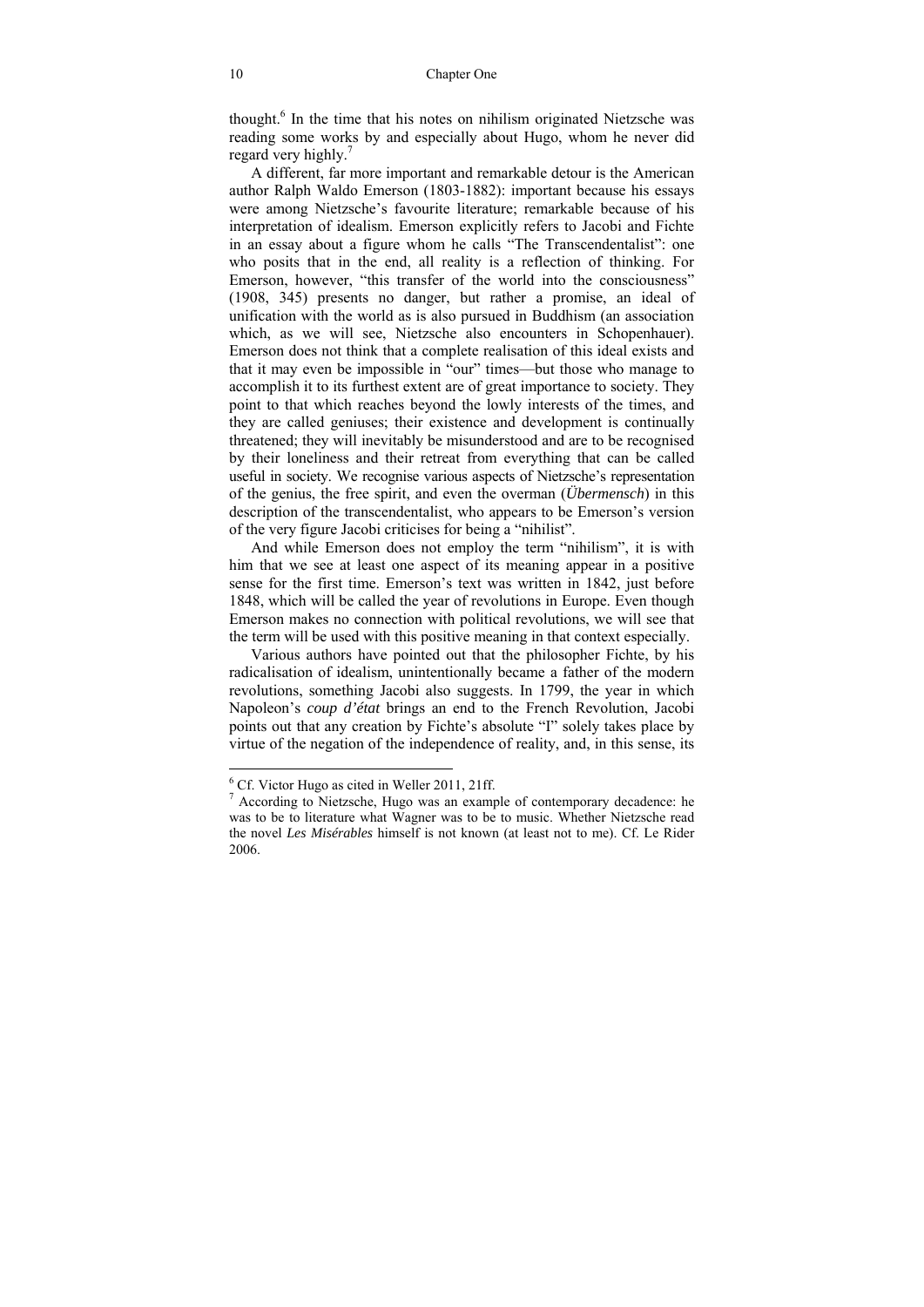annihilation or destruction: "By destroying I learned to create" ("*Vernichtend lernte ich erschaffen*": cited by Riedel 1978, 382; our translation).

#### **I.3 The demonic will: romanticism**

Before we can further elaborate on this revolutionary form of nihilism we still need to face another, darker side (though one that will also work itself into the figure of the revolutionary): the dark side of the all-illuminating sun of the absolute I. This dark side is found in Romanticism (cf. Riedel 1978, 383-387; Gillespie 1995, Ch. IV).

The absolute "I" constitutes ("posits") itself and eventually constitutes all reality as known reality. It posits this self-constituting or selfconfirming act (Fichte calls it a *Tathandlung*) as a radically free act of will. Romanticism will place a special emphasis on this aspect, in a manner that will prove to have two remarkable implications.

Firstly, it will emphasise the negative moment we already referred to: the affirmation of the "I" takes place through the negation of a separate reality. But this negation of all independent reality leads to the enthronement of the "I" in a world of complete emptiness. It has no other, no reality to face, no communion in which to engage. There is naught but the nothingness and loneliness in which and from which the "I" creates its own world. The "I" becomes an endless egotist in a world that is eerily empty. William Lovell, from the novel bearing the same name by Ludwig Tieck (1773-1853), discovers himself to be "the only law in all of nature, the law everything obeys" but immediately concludes that: "I lose myself in a large, endless desert…" (as cited by Hillebrand 1984, 96; our transl.). The metaphors the romantic uses make it clear that his world is ruled by death, night and boredom.

In the second place, this terrifying vision reflects back onto its creator: within the world it has created, the "I" discerns its own—apparently destructive—representations and desires! The emotions of the empirical "I" (such as boredom, or terror) are not in response to an outside—there is no outside, after all—but an experience of the self-positing or selfconfirming activity of the (absolute) "I". It becomes clear that the creator isn't the bright light of reason, but a dark force. The absolute "I" becomes a demonic power that the empirical "I" is at the mercy of. The protagonists of romantic literature all convey a certain aspect of this capitulation to the demonic: the William Lovell from Tieck's 1795 novel has been called "the first nihilist in German literature" (Hillebrand, 1984, 95, our transl.), but he is soon accompanied by Julius from Schlegel's *Lucinde* (1799),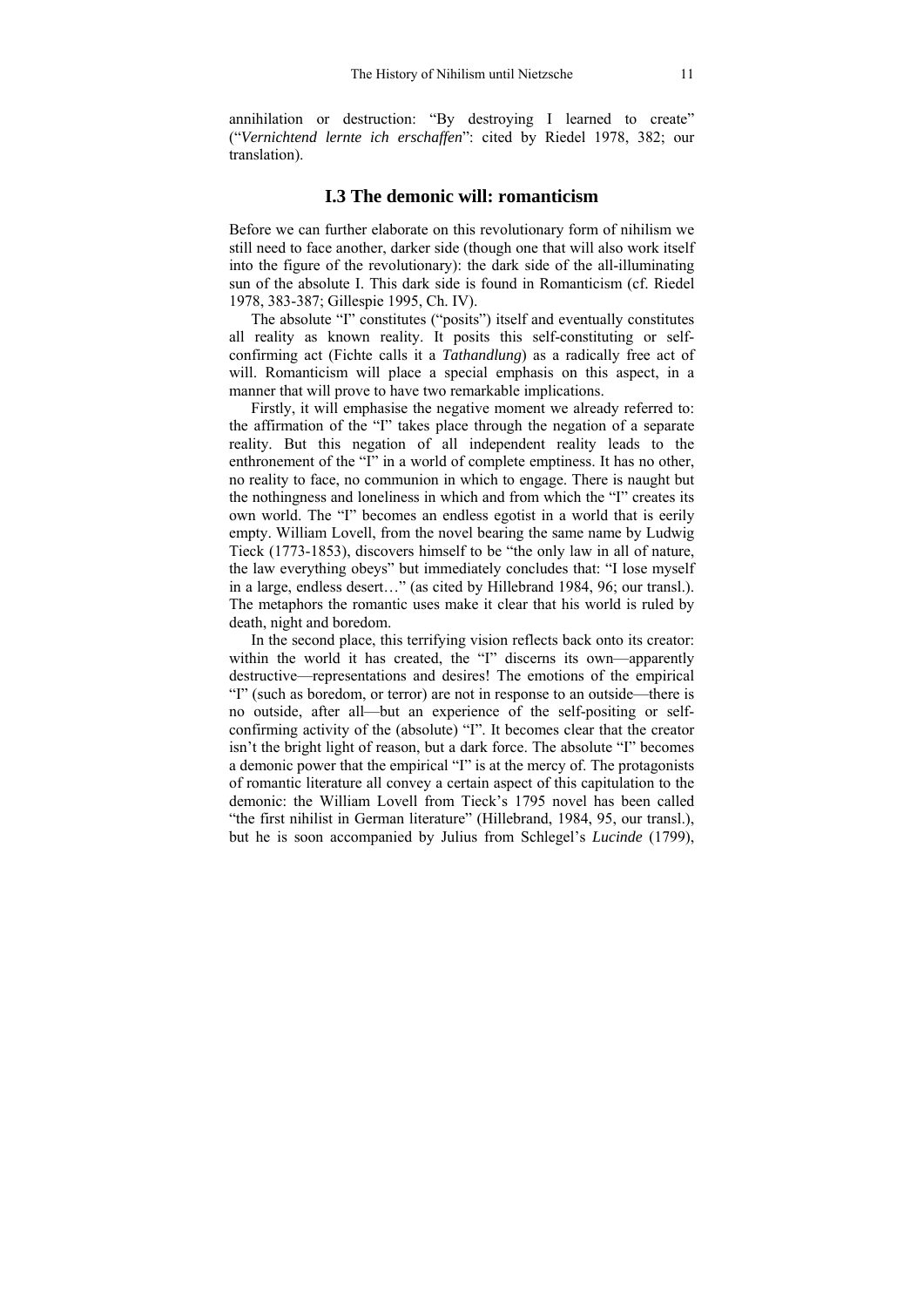Roquairol from Jean Paul's *Titan* (1800-1803), Byron's *Manfred* (1817) and many others. Goethe's *Faust* can be added to this list too, though in his case the demonic is eventually controlled and tamed by the godly: Mephistopheles is "[p]art of that force which would do evil evermore, and yet creates the good" (Goethe 1990, 159). For the real romantics, reason or self-control has no power over the demonic forces. The subject has no choice but to be swept along by the devils it has conjured up, it decays in its own immorality and is dragged along in misery; it tries to find itself by uniting itself with the demonic inside itself. To achieve this, it must of course break through the norms and conventions by which civil society upholds itself, which is how we once more approach the negativity previously encountered, and which also earned romanticism the reproach of being nihilistic.

A good example of the relationship between idealism and romanticism and the critique this relationship engenders can be found in a text by Jean Paul (1763-1825), in which he criticises his contemporaries. Moreover, his criticism reminds us of the charge of atheism already levelled against Fichte, and does so in a manner that brings to mind the way in which Nietzsche will later depict the death of God. I am alluding to the famous text in which Jean Paul evokes a nightmare: *The dead Christ proclaims that there is no God*. His intention, as he writes in his introduction, is to provide a counterbalance to the "suffocating fumes" that come from "the school of Atheistic doctrine". Indeed, "in all this wide universe there is none so utterly solitary and alone as a denier of God" (1897, 260). The accompanying horror is depicted as a dreamscape of a graveyard in which the dead leave their graves and call out to Christ, asking whether it is true that there is no God: Christ confirms this. He has fruitlessly looked for his Father everywhere and found nothing but eternal chaos. All reality, all light is swallowed by the immeasurable emptiness of an eternal night. Christ, too, is desperate and torn by this discovery, which, after all, renders not only his suffering but that of all people utterly meaningless. His shocking confession leads to a variation of the desperate words on the cross: "O Father, Father! Where is that boundless breast of thine, that I may rest upon it?" (264).

In the introduction to this dream it immediately becomes clear that Jean Paul sees a connection between atheism and the characteristics of idealism and romanticism described earlier: he says his dream is directed at the magisters trapped in critical philosophy. And it soon becomes clear that his criticism is directed at the way idealism dissolves all reality into nothingness and leaves nothing but the I. When the poet emerges from the terrible dream it transpires that both nature and a "gladsome, short-lived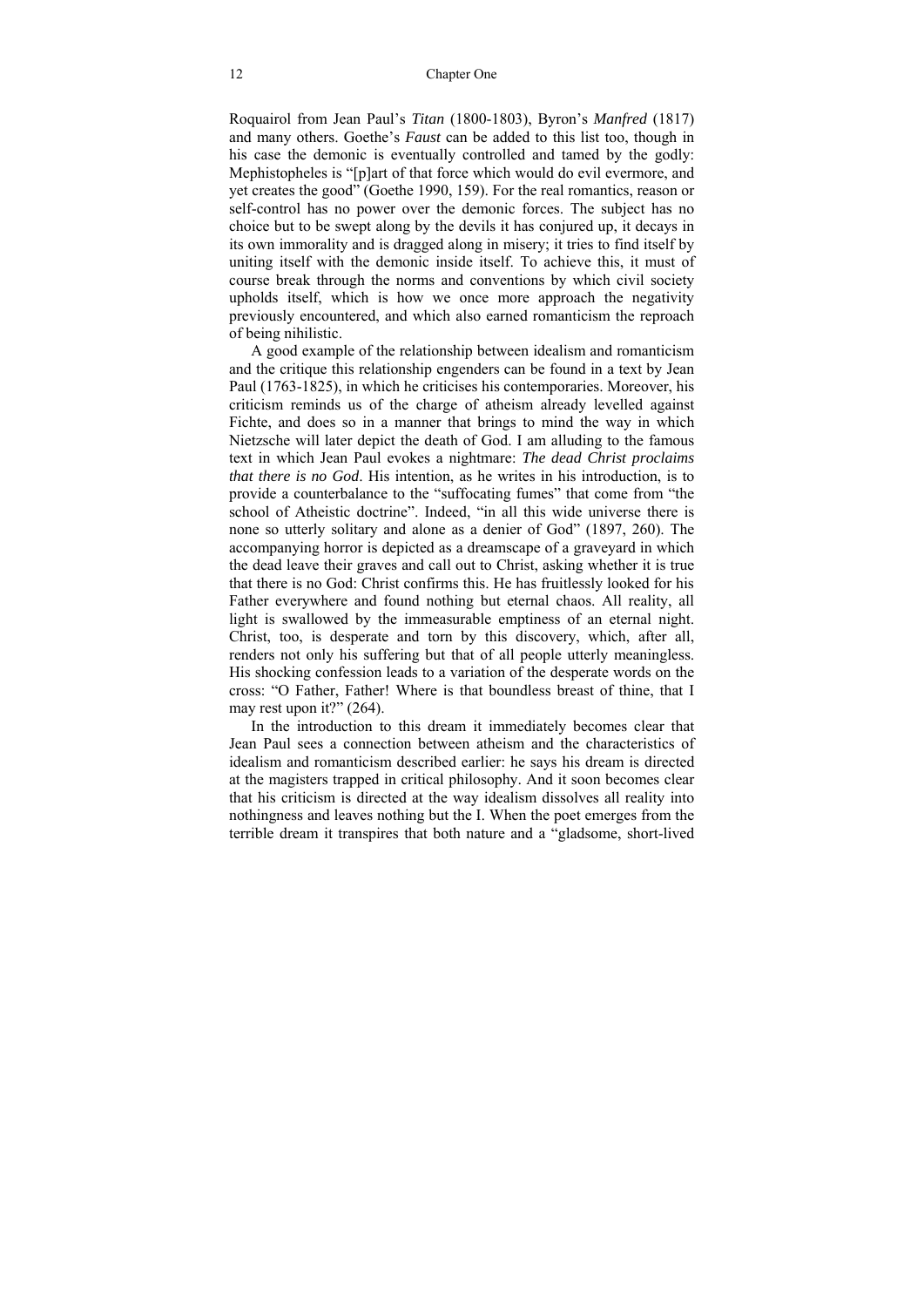world" suddenly exist once more. He supposes that atheism has caused the universe to explode into aimlessly wandering points of "I's" (265). The omnipotence of the "I" is in despair, as a result of the emptiness it produces. This creation's demonic character becomes clear in the desperate outcry: "Alas! If every soul be its own father and creator, why shall it not be its own destroying angel too?"  $(264)$ .<sup>8</sup>

We can also find the connection between (Fichtean) idealism and romanticism in the work of Arthur Schopenhauer (1788-1860). His main work, *The World as Will and Representation*, will leave an indelible mark on the young Nietzsche and would later become the prime example of one of the versions of nihilism he would criticise. Schopenhauer, who briefly studied under Fichte but soon became disenchanted with him, sought to develop his own method to continue Kant's thought and its distinction between the phenomenal and noumenal world. Where Fichte still annuls this distinction by positing the noumenal world as a product of the "I" too, Schopenhauer proposed his own way of doing so. He suggests that (and in this we recognise romanticism once more) the "I" does not in fact stand at the foundation of everything, but is itself the product of an aspiring force: the will. It is not the "I" that is the absolute, the *Ding an sich*, but the will, ruling absolutely; not reason, but an irrational demonic force. This will produces the things and human beings who are each of them ruled by a blind dynamic that guarantees continual dissatisfaction: either for lacking the thing they strive after or for the boredom of already having acquired it. And in the end, all striving is futile: death destroys every success. Life is a tragedy. Deliverance is only possible on the condition—and to the extent that the will can be denied. Only then can we escape the meaningless cycle the will continually forces us back into again (Gillespie 1995, 186-197, Riedel 1978, 399). Schopenhauer presents salvation as entering into nothingness; he refers to Buddhism's nirvana. And though Schopenhauer does not, to the best of my knowledge, use the term "nihilism", it is understandable that his thinking was labelled as such, even before Nietzsche did so (Müller-Lauter 1984, § 6; Gillespie 1995, 290 note 27).

Romanticism is the earliest form of opposition to modernity, an opposition that has also been labelled "modernism". Both in philosophy as in literature this modernism will aim its criticism at modernity and its adhering values,

 8 It is tempting to connect this to Nietzsche's poem *Between Birds of Prey* (*Zwischen Raubvögeln*) in which Zarathustra's experience of nihilism appears to be portrayed ("between two nothings / a question mark") and where it is twice suggested that this makes the lonely knower of the self his own executioner: "*Self Thinker! Self Hangman!*" (DD, 273).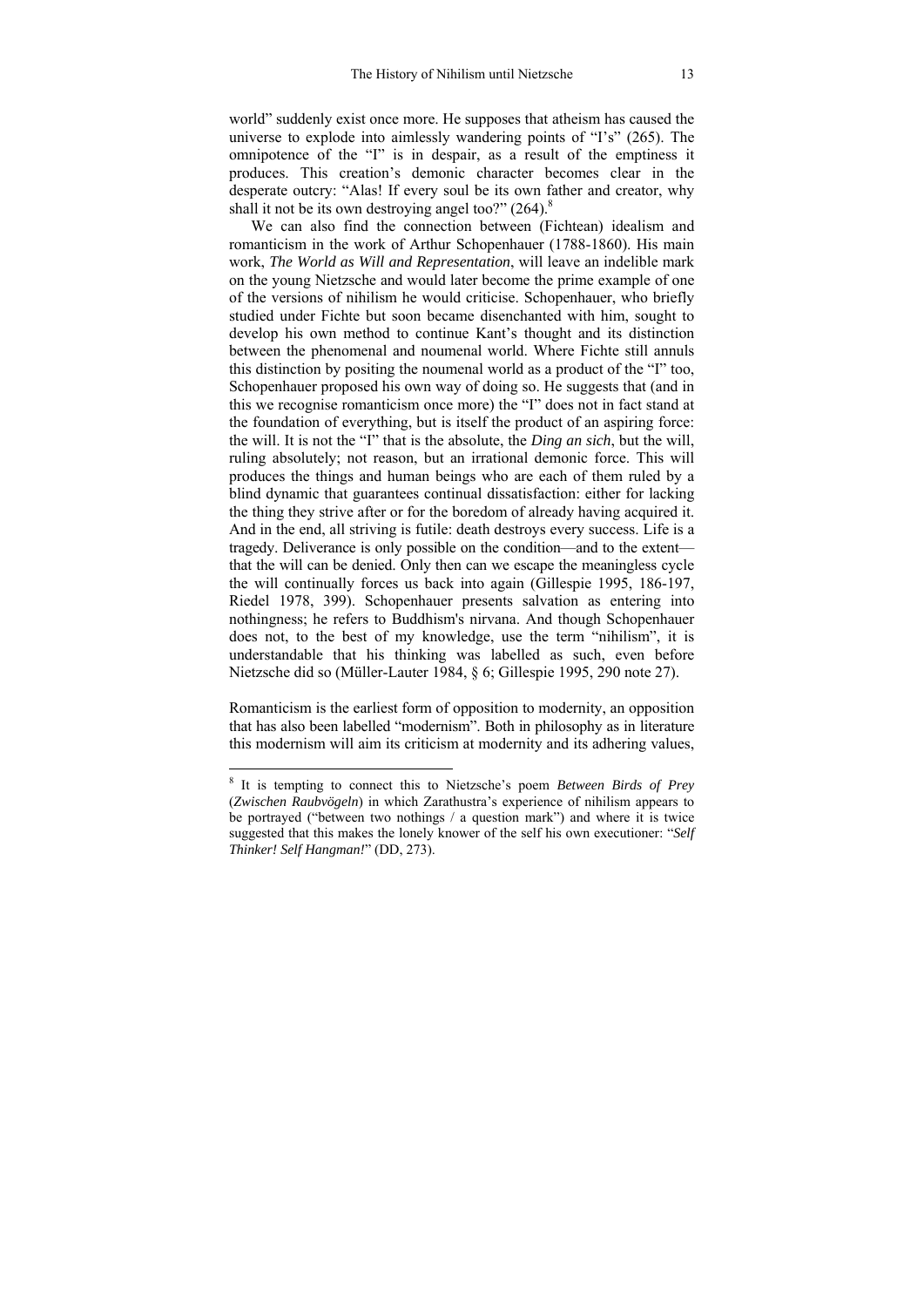and above all at the belief it has in the power of reason. This modernity will subsequently be characterised as "nihilistic" in very different ways (progressive and "leftist" or reactionary and "rightist') (Weller 2011, 8ff.). We thus find that both critic and criticised can be called "nihilist", reiterating the polysemy of the term once more.

### **I.4 Revolution and the transformation of nihilism into something positive**<sup>9</sup>

Schopenhauer doesn't only assert himself in opposition to Fichte, but also in opposition to Georg Wilhelm Friedrich Hegel (1770-1831). The latter had attempted to tame the negative parts of Fichtean idealism by integrating them into a development by which the spirit comes to realise itself. A thesis calls forth an antithesis, and they are reconciled to each other in a higher unity; a force calls forth a counterforce, by which calling a stronger force comes about: negation is but a moment in a dialectical development. But instead of curbing the demonic forces, Hegel conjures them up, at least amongst the Young Hegelians and revolutionaries, and especially in Russia.

Hegel was widely read amongst these revolutionaries. Mikhail Bakunin (1814-1876) translated texts by Fichte and Hegel, Nikolay Chernyshevsky (1828-1889) and Nikolay Dobrolyubov (1836-1861) were both seminarians who became revolutionaries after reading Hegel and Feuerbach. Riedel (1978, 393) writes that for a while, "Hegelianism" and "nihilism' had more or less the same meaning.

When, as Hegel explains, negation is a moment in a development, destruction and revolution are justified. The old must be toppled for the new to become possible. Even the synthesis, in its own turn, must be negated if it does not answer to the ideal. When Tsar Alexander II (1818- 1881) answered calls for renewal and liberalisation with a number of reforms, these reforms—in spite of his intentions—became the start of a radicalisation of the revolution (Siljak 2008, 34ff.). There was a growing conviction amongst many people that only a complete destruction of the old could pave the way to a new world. Improving the world starts by destroying what currently exists. For as the new is further idealised and expanded, it necessitates more destruction; and to the extent that the old is stronger and more encompassing, this destructive energy represses the

<sup>&</sup>lt;sup>9</sup> For this part of the history and more references to literature cf. Gillespie 1995, ch. V; Riedel 1978, 390-404; Cassedy 2004, 1638ff. For Russian nihilism, see Grillaert 2011. Other sources are explicitly mentioned in the text.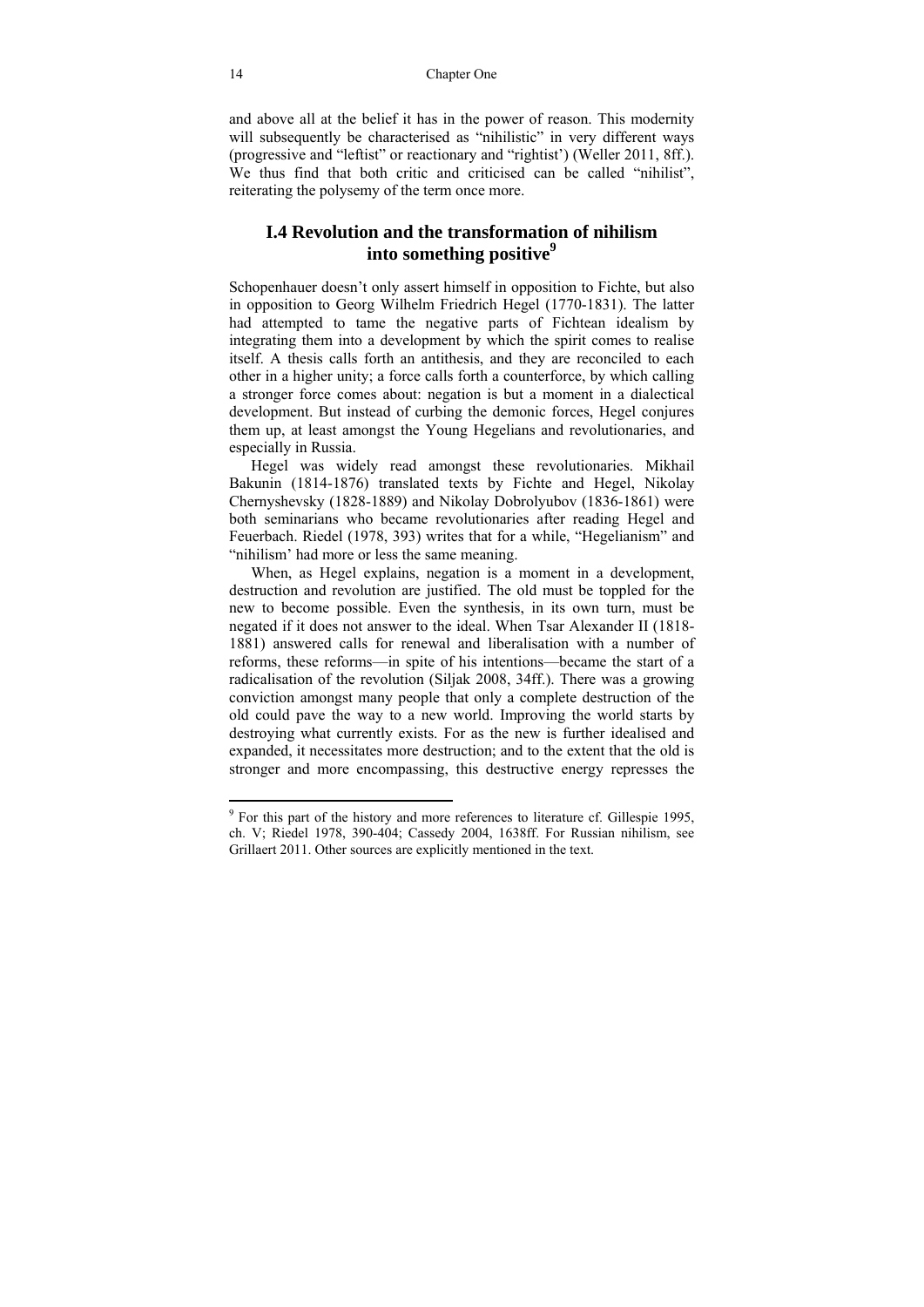idea of the goal of the destruction as well as any mitigating effect that might flow from it. The constructive or constitutive meaning of the negation does not just bind itself to, but even threatens to be supplanted by the demonic anger at the hand of which it is occurring. The revolutionary potential, which has already shone through on a number of occasions in the development of thought, encounters the material conditions necessary for its fruition halfway through the nineteenth century (1848!).

The most important consequence this has for the development of the meaning of the term "nihilism" is that, for the first time, it is used in an affirmative sense. In both Emerson and Schopenhauer, we already came across the positive meaning afforded to themes we could link to nihilism. But now the term itself and even the destruction it points to start to have a positive ring. It should be mentioned that the term does still retain its pejorative meaning (especially by those who oppose the revolution), signifying atheism, hedonism, and egoism as the representative trademarks of an era fallen into disrepair. But it is telling that from here on, and especially in Russia, the term is no longer used exclusively as condemnation or profanity directed at others, but also as an honorary title a revolutionary can claim for him or herself: a meaning that swiftly spreads due to the manner in which it speaks to the literary imagination.<sup>10</sup>

Nihilism increasingly comes to represent the fight in which freedom seeks to realise itself, a modern stance that substitutes traditions for its own insights, a vision cast toward the future rather than the past, an experimentalism that goes hand in hand with anti-traditionalism and emancipation, and an orientation that relies on natural empirical science instead of the knowledge of history that pursues erudition: physiology instead of philology—an opposition we recognise in Nietzsche's work too, and one he provides with his very own interpretation.<sup>11</sup> Nietzsche probably

<sup>&</sup>lt;sup>10</sup> Alongside of the authors and works here discussed, there are further examples of literary depictions of nihilism (though it is not clear whether or not Nietzsche read them): Karl Immermann, *Die Epigonen* (1823-1835), Ernst Willkomm, *Die Europamüden* (1838), and Karl Gutzkow (an author who in general was harshly judged by Nietzsche, in multiple texts), *Die Ritter vom Geiste* (1850/51) and *Die Nihilisten* (1853/56). Also cf. Hillebrand 1984 and Hofer 1969.<br><sup>11</sup> Cf. Zwart 2000; Van Tongeren 2012-a. In *Fathers and Sons*, Turgenev's 1919

novel, (still to be discussed) the son takes Pushkin's poems from his father's hands and gives him Ludwig Büchner's *Kraft und Stoff* (*Force and Matter,* 1855) instead, in which all reality is reduced to chemical and biological processes. Nietzsche actually mocks this Büchner, who he refers to as "this fanatic friend of matter" (our transl.), for example in NF 30 [20] 7.740. For Büchner's popularity amongst Russian revolutionaries and nihilists, cf. Siljak 2008, 48ff.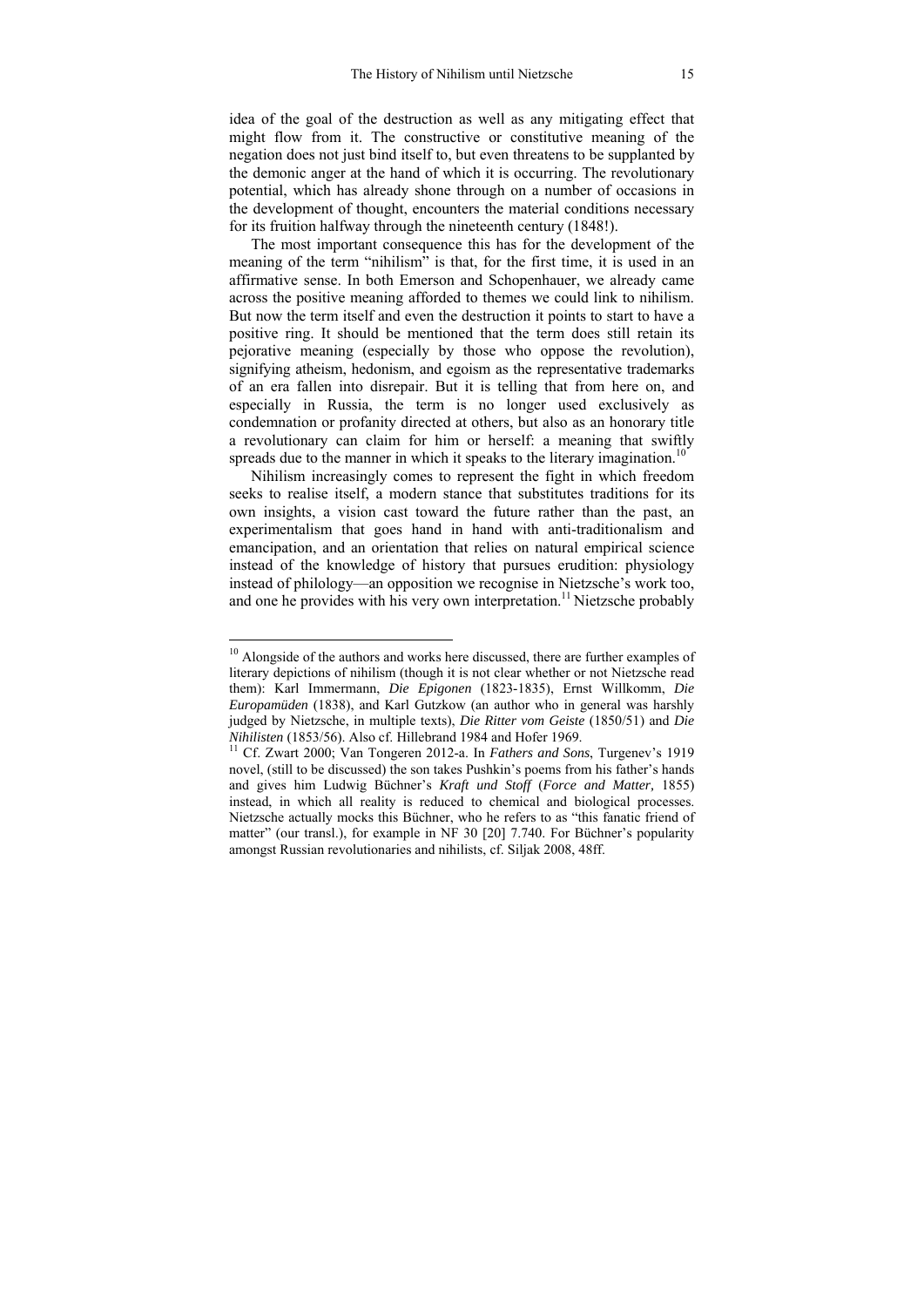encounters this positive, revolutionary, and emancipatory meaning of "nihilism" in at least two ways.<sup>12</sup>

Firstly, he must have been made familiar with the thoughts of Alexander Herzen (1812-1870) through Malwida von Meysenbug (1816- 1903). Nietzsche got to know von Meysenbug in 1872 and they regularly met thereafter: they maintained an intensive correspondence until 1889.<sup>13</sup>

Malwida was a governess and teacher in Alexander Herzen's family for some time and afterwards raised their daughter Olga like her own. According to many, Herzen, who has been called the father of Russian socialism, played an indispensable role in spreading the new, positive, emancipatory, and libertarian meaning of the term "nihilism" (Siljak 2008, 44ff.).

Secondly, and predominantly, Nietzsche came to know this positive usage of the term "nihilism" through *Fathers and Sons*, a novel by Ivan Turgenev (1818-1883), who moreover knew Herzen quite well himself. The novel appeared in 1862 and had an immense influence on both the Russian revolutionary youth as well as the ones whom they opposed (Siljak, 50ff.): Nietzsche read the French translation in 1876. The novel's main character, Bazarov, is a nihilist. Some say he was based on Chernyshevsky and Dobrolyubov (Moss 2002, 78), while others recognise the anarchist Bakunin in his ideas (Weller 2011, 23), and about whom Herzen had already published an essay in 1869. It is with pride that his friend Arkady introduces this nihilist Bazarov to his father Nikolai and his uncle Pavel. I will cite a long passage to illustrate the two generations' clash in manners of thinking and living:

"What exactly is your Bazarov?" he enquired of Arkady. / "What is he?" Arkady repeated smiling. "Do you really want me to tell you what he is, Uncle?" / "If you please, my nephew." / "He is a Nihilist." / "A what?" exclaimed Nikolai Petrovitch, while even Paul Petrovitch paused in the act of raising a knife to the edge of which there was a morsel of butter adhering. / "A Nihilist," repeated Arkady. /"A Nihilist?" queried Nikolai Petrovitch. "I imagine that that must be a term derived from the Latin nihil or 'nothing.' It denotes, I presume, a man who—a man who—well, a man who declines to accept anything." / "Or a man who declines to respect anything," hazarded Paul Petrovitch as he re-applied himself to the butter. / "No, a man who treats things solely from the critical point of view," corrected Arkady. / "But the two things are one and the same, are they

 $12$  Cf. Brobjer (2008, 88) who mentions only the second of these.

<sup>&</sup>lt;sup>13</sup> Cf. Nietzsche/Meysenbug 2004. For an interesting detail on the role that nihilism played in the relationship between Nietzsche and Malwida von Meysenbug cf. the following footnote as well.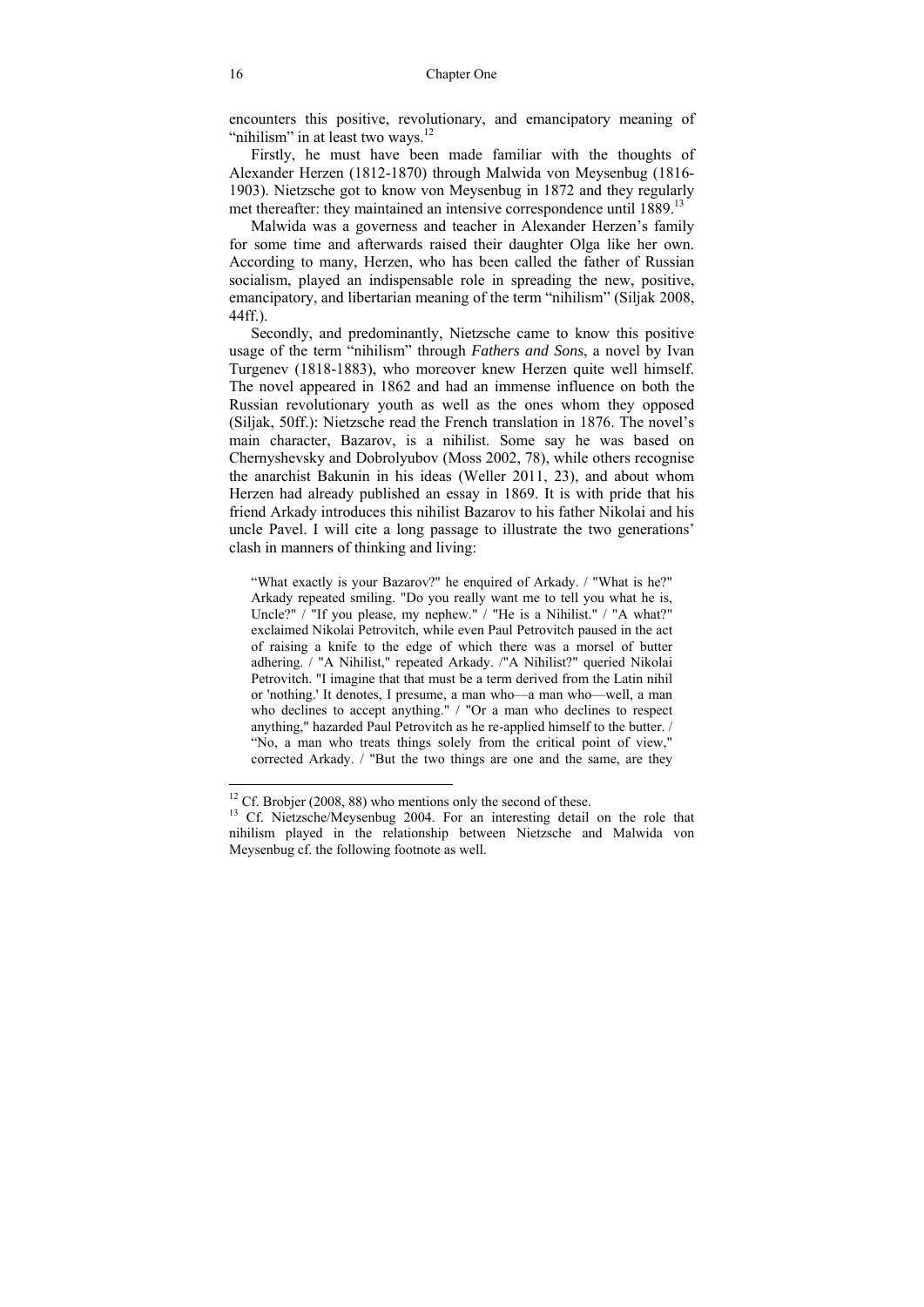not?" queried Paul Petrovitch. / "Oh no. A Nihilist is a man who declines to bow to authority, or to accept any principle on trust, however sanctified it may be." / "And to what can that lead?" asked Paul Petrovitch. / "It depends upon the individual. In one man's case, it may lead to good; in that of another, to evil." / "I see. But we elders view things differently. We folk of the older generation believe that without principles" (Paul Petrovitch pronounced the word softly, and with a French accent, whereas Arkady had pronounced it with an emphasis on the leading syllable)—"without principles it is impossible to take a single step in life, or to draw a single breath. Mais vous avez changé tout cela. God send you health and a general's rank, Messieurs Nihil—how do you pronounce it?" / "Ni-hi-lists," said Arkady distinctly. / "Ouite so (formerly we had Hegelists, and now they have become Nihilists) —God send you health and a general's rank, but also let us see how you will contrive to exist in an absolute void, an airless vacuum. Pray ring the bell, brother Nikolai, for it is time for me to take my cocoa."

Turgenyev 1921, 60-63

Still more resoundingly positive are Chernyshevsky, in his novel *What is to be done* (1863; cf. Siljak 2008, 56ff.), and Sergey Nechayev (1847- 1882) in his *Catechism of a revolutionary* (1869; cf. Siljak 2008, 119ff.), in which a limitless commitment to destruction is professed. This Nechayev and his view of the revolutionary probably stood model for the character of Pyotr Verkhovensky in the novel *Demons* by Fyodor Dostoyevsky (1821- 1881), which was read and admired by Nietzsche late in 1887. Nietzsche takes down citations, makes summaries and formulates his own commentaries (NF 11 [331-351] 12.141-153) during his reading of the book; it clearly makes a deep impression on him.

From these notes, it becomes clear that another character from the same book has caught his attention: Kirillov, the nihilist who kills himself to prove that God doesn't exist. Nietzsche writes multiple notes in which he tries to reconstruct the "logic of atheism" (NF 11 [331-334] 13.141- 144, our transl.): Is suicide inevitable now we know that God doesn't exist? Or is it necessary in order to prove that God does not exist; or is it perhaps "the most complete way man can prove his independence"? Does the nihilist who commits suicide act in a manner consistent with his unbelief, or is he a fanatic who sacrifices everything to this unbelief, as the believer did to his religious beliefs? This is the figure—a common occurrence amongst Russian nihilists—Nietzsche may have in mind when he writes of "nihilism á la Petersburg (meaning the *belief in unbelief* even to the point of martyrdom)" (GS 347, Appendix A text 12). Kirilov's case makes it clear that atheism (of which we have seen that it is connected to nihilism from the beginning), too, gets a new role in this revolutionary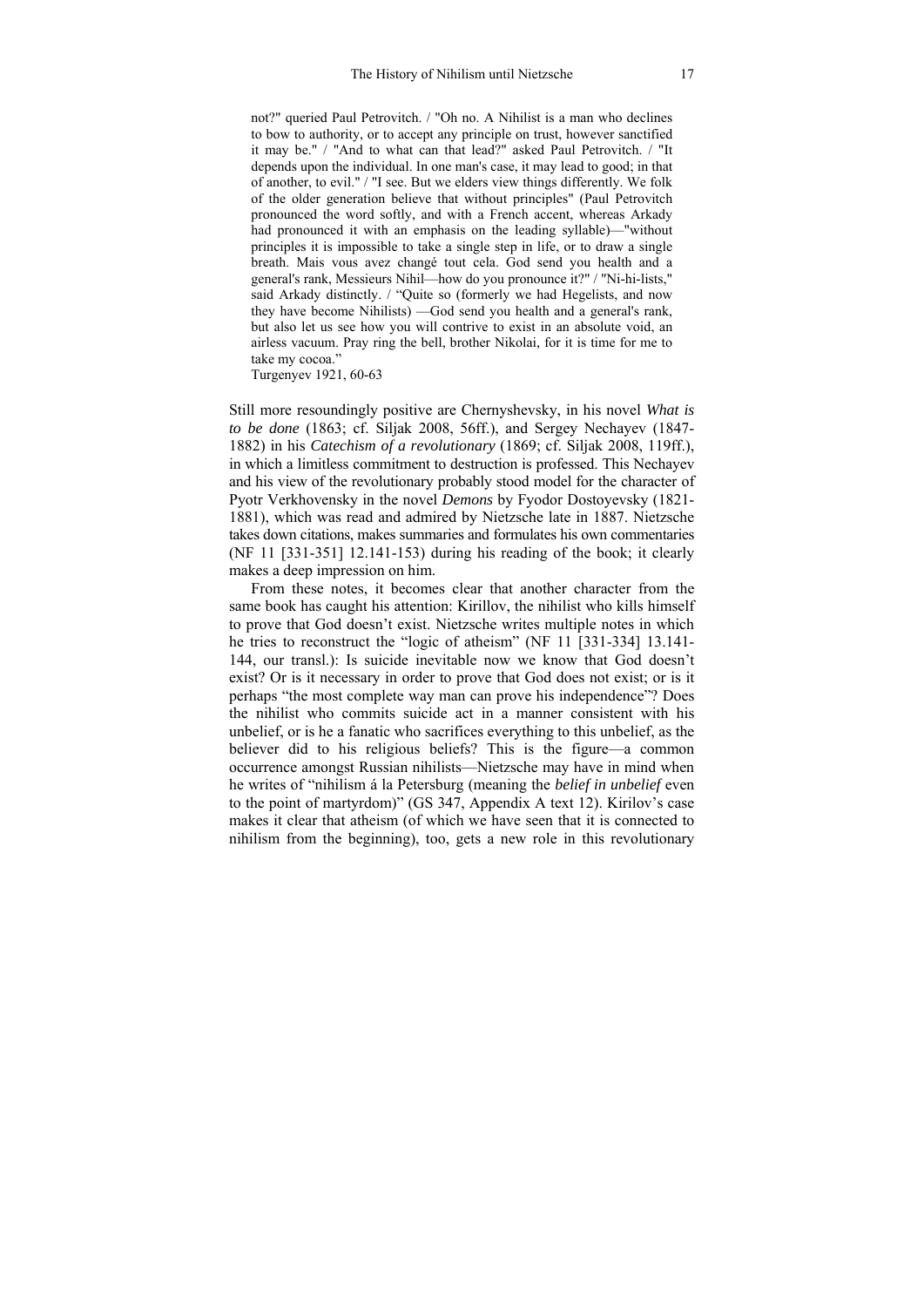phase of the term. It becomes a part of the fight for liberation that is taking place under the banner of nihilism—and reveals its paradoxical implications.

#### **I.5 France and decadence**

This last part in the history of the term nihilism brings us to Nietzsche, whose own understanding of the term we will receive a more detailed discussion in the following chapters. It is certainly possible to draw more lines from this history than I have done here—for such efforts I refer to the literature already cited. But there is still one aspect of this prehistory that I would like to briefly touch upon myself, in light of its immediate importance for Nietzsche: the way in which the term functioned in French culture of the nineteenth century.

In the eighteenth century Louis-Sébastien Mercier (1740-1814) already describes the nihilist (or "*rienniste"*) as a person who believes in nothing and whom nothing interests.<sup>14</sup> Mercier's description is clearly pejorative: he criticises nihilism, which he believes harks back to Descartes and is the final consequence of atheism (Hofer 1969). But his description of the term will receive a less judgemental meaning as it works through into the nineteenth century, when the term will be employed to describe the spirit of decadence. And this decadent literature of the nineteenth century in particular had a major influence on Nietzsche's thought.<sup>15</sup>

The young Nietzsche reads Ernest Renan intensively (1823-1892). At first he finds him useful for his criticism of David Friedrich Strauss (Nietzsche's first *Untimely Meditation* engages his ideas), but he increasingly detects a romantic-metaphysical flight in Renan's work, a

<sup>&</sup>lt;sup>14</sup> Cf. Müller-Lauter 1984, § 4. Curiously, Müller-Lauter fails to mention that a similar description of nihilists already appears in St. Augustine, at least according to Malwida von Meysenbug's *Lebensabend einer Idealistin* (which only appeared in 1898), 1922, part II, 227: "In 382 AD St. Augustine wrote: '*Nihilisti apellantur quia nihil credunt et nihil docent*' ('they were called nihilists, because they did not believe anything nor taught anything'). He spoke of a community whose goal was the negation and destruction of everything that existed. Therefore even this is nothing new, only the dynamite is a modern addition." (our transl.)<br><sup>15</sup> Cf. Campioni 2009, on which much of the rest of this paragraph relies as well.

Also cf. Brobjer 2008, 88, Kuhn 1992, 42ff.; and furthermore Weller 2011, 17ff., who notes several other early (eighteenth century) mentions of the term: in J.B.L. Crevier's theological context (*Histoire de l'université de Paris,* 1761*)*, "nihilism" is supposedly the term for the heresy that claims Jesus' humanity is "nothing", and in Anacharsis Cloots' political-theological context (*L'orateur du genre-humain*, 1791), "nihilism" would indicate *both* the non-theistic *as well as* the atheistic position of the republic of a sovereign people.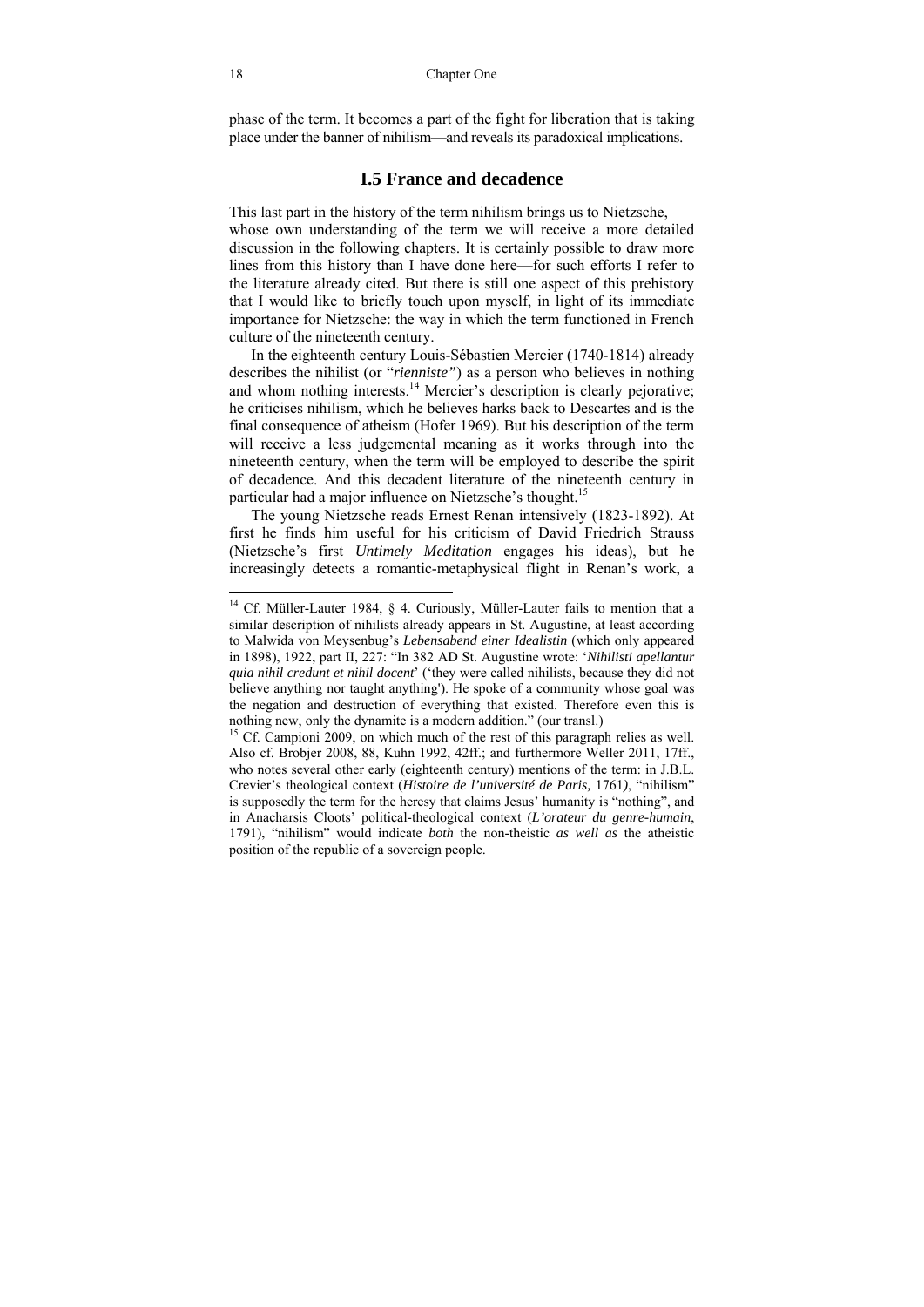flight he is critical of. When at a later time he reads Paul Bourget (1852- 1935) and Jules Barbey d'Aurevilly (1808-1889), he recognises his own criticism in their diagnosis of Renan's thought as morbid and impotent (Nietzsche appears to allude to Barbey's calling Renan a "eunuch" in GM III 26, 159). There is another description they employ: "nihilistic".

This diagnosis forms a part what draws Nietzsche to contemporary French culture: the rediscovery of the renaissance man as an example of good health, existing in the control of the multiplicity of forces that man gathers within himself on the one hand, and the articulation of decadence as the powerlessness and sickness of not being able to appropriately organise this multiplicity on the other. The first he found mostly in authors like Stendhal (Marie-Henry Beyle, 1783-1842), Hippolyte Taine (1828- 1893) and Ferdinand Brunetière (1849-1906), the second predominantly in Bourget and the brothers Edmond (1822-1896) and Jules (1830-1870) de Goncourt. But these two aspects belong together, not only for the way in which the strength of the one portrays the weakness of the other and vice versa, but also because strength and weakness both emanate from the same: the entangling of multiplicity of forces, tendencies and possibilities. Similar to the (Italian) Renaissance, this modern era is also characterised by such multiplicity and mixing. The breaching of the fixed structures of the earlier medieval feudal system and the current emergence of large cities cause "race"16 and rank to mix. The tension this creates, not only within society at large but within individuals too, always contains two elements. On the one hand, it can give rise to the greatness of extraordinary people, like the great rulers and artists of the Renaissance (Raphael, Leonardo da Vinci, Cesare Borgia) or more current examples like Napoleon or Byron's literary creation Manfred. On the other hand, this chaos threatens the individual, whose natural inclination is to protect itself from this threat by escaping into religion, intoxication, or the masses.

"Nihilism" (alongside "aestheticism", "dilettantism", and sometimes "naturalism" and "romanticism" too) is one of the terms that signifies this last-mentioned aspect of modern man and culture. The metropolis, and Paris in particular, is the laboratory in which this typical illness of the times can be studied. French literature and literary criticism, discussing Russian literature too (like Brunetière's *Le Roman naturaliste*, published

 $16$  The term "race" is here used in the very broad range of meaning attributed to it in the early nineteenth century. For an extensive study on this usage, cf. Schank 2000, as well as the upcoming § II.3.